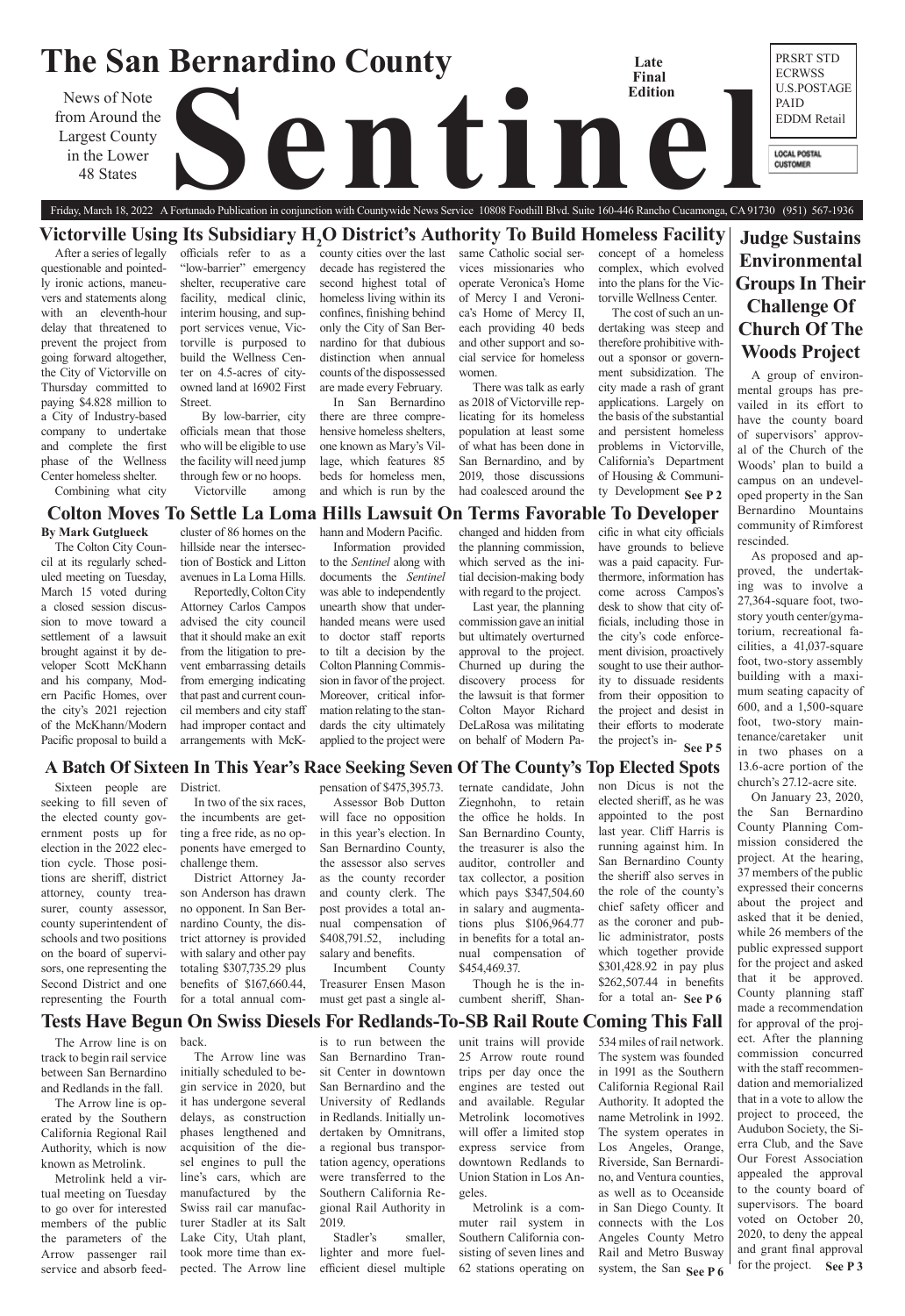## **The San Bernardino County**

**Sentinel** Published in San Bernardino County. The Sentinel's main office is located at 10788 Civic Center Drive in Rancho Cucamonga, CA 91730 A Fortunado Publication in conjunction with Countywide News Service Mark Gutglueck, Publisher

**Call (951) 567-1936 to learn of locations where the Sentinel is available or to provide news tips** 

**Upon Receiving \$28 Million Grant To Build Homeless Facility Within A One-Year Deadline, Victorville Officials Temporized & Never Sought Bids On Construction**  *from front page*

> *10808 Foothill Blvd., Suite 160-446 Rancho Cucamonga, CA 91730 SBCSentinel@yahoo.com Legal Notice Department 909 957 9998 Message Line 909-276 5796*

## **Friday, March 18, 2022**

## **San Bernardino County Sentinel <b>Page 2 Page 2**

came through with a grant in 2020, but city officials, believing they could not meet the performance deadlines specified, elected not to actuate receipt of the money. Last year, the city was again chosen as a recipient of a \$28 million Homekey Grant, which was to cover upwards of 90 percent – or \$23.6 million – of the construction cost of a homeless residential and services facility plus \$4.4 million to operate it once the facility is built.

There was considerable backslapping and self-congratulations at Victorville City Hall when the announcement of the awarding of the grant came on December 15.

There were, however, three conditions to the grant award in December which taken together threaten to trip up city staff. The first is the requirement in California law as well as within the Victorville City Code that public works projects be subjected to a competitive bid process. The second is the requirement in both federal and state law – known as the Davis-Bacon Act and The California Prevailing Wage law – that construction workers on public projects be paid union scale wages for their work. The third was a strict timetable by which the City of Victorville had to perform on the Victoria Wellness Center project in order to collect the \$28 million in Homekey Grant funding. Given the December 15, 2021 awarding of the grant, the city had eight months – until August 15,  $2022 -$  to expend the \$23.6 million in construction funds. It further had a construction completion deadline of December 15, 2022, and a 90 day deadline after the project completion to have homeless from the community occupying the center.

It was at that point that Victorville City Manager Keith Metzler failed to act with alacrity so that the city could meet the California Department of Housing & Community Development's timelines and stay within the bounds of state statutes and local code. Instead of immediately moving to secure bids on the project, he temporized. Indeed, he failed entirely to have staff solicit bids for doing the construction work on

the project. Even as the awarding of the grant was announced, the city already faced a challenge in meeting the three deadlines. This week, three full months had elapsed without the city obtaining or even seeking bids on the project. To make up that gap, city staff turned to a public contractorregistering data base kept five states away to find a company that would do the work. Selection of a contractor from that data base, the State of Minnesota's clearinghouse for contractors that goes by the identifier Sourcewell, does not meet the State of California's criteria for an open bidding process. Nor does the Victorville Municipal Code allow a contract above the \$500,000 threshold to be awarded by means of a cooperative purchasing service such as Sourcewell.

The city had a way of working around those limitations that consisted of getting four-fifths of its statutory five-member council to sign off on using the cooperative purchasing service route in meeting the competitive bid requirement. That, however, would prove problematic.

In March 2021, the city council had removed Rita Ramirez from the city council after Councilwoman Liz Becerra alleged Ramirez was no longer living in Victorville as a consequence of her attempting to recover at her son's home in Twentynine Palms from a progressive triple amputation of her foot, ankle and lower leg in 2020. Efforts to replace Ramirez by appointment thereafter failed, as the two remaining Republicans on the council – Becerra and Mayor Deborah Jones –

could not come to terms with the two remaining Democrats on the council, Leslie Irving and Blanca Gomez, on whom to appoint. The council has remained at four-fifths strength for over a year.

Gomez, who was first elected to the city council in 2016 and is at present its longest serving member, was at odds with her council colleagues from shortly after she was sworn into office. A Democrat, she clashed with then-Mayor Gloria Garcia, a Republican, and the remaining members of the council – Jim Kennedy, Jim Cox and Eric Negrete – all of whom were members of the GOP, as well. Gomez, a social justice and political change advocate, also fell out of sorts with city staff, as she had a somewhat imperfect understanding of the extent and reach of local government, and her belief that city employees should meet her expectations were regularly thwarted, particularly since those employees were ultimately answerable to a city manager who was himself answerable to the four members of the council at odds with her. There followed a marginal improvement in the workability of the city council when Ramirez, a Democrat, was elected in 2018 to replace the Republican Negrete. In 2020, when Gomez was reelected and Irving, another Democrat, was elected to the council, Victorville had its first majority Democratic city council in its then 58-year history. It seemed that Gomez might come into her own as a civic leader. But the hold that the city's Republican establishment had on the machinery of government was substantial. Despite Gomez being the senior member of the council and thus being due under the city's well-established tradition to be rotated into the mayoralty, she was denied appointment as mayor. In large measure, this was a byproduct of what her council colleagues and city staff deem to be here contrariness and enmity to the Victorville establishment. In making that case, her opponents have frequently referenced her disrespect for rules and protocol. In response, Go-

*Continued on Page 4* struction project of this size, we would go through a formal bidding requirement, that per our municipal code, and that usually takes at least six months," Davidson said. "Due to the time constraints on this project and the funding source we have used, the Sourcewell cooperative purchasing process, which is somewhat unusual, we are asking the council to make certain

mez has long maintained that it is not she who has failed to abide by established rules but rather her political rivals. Gomez's discomfiture intensified with the orchestrated sacking of Ramirez, which Gomez opposed and which brought to a close after less than three months the historic advancement of Democrats into control of the council.

At this week's regular council meeting on April 15, after having delayed for three months taking any meaningful steps toward getting the Victoria Wellness Project moving and construction under way to meet the California Department of Housing & Community Development's deadlines, city staff had prepared for the council an item by which the city could initiate work on the project by a vote to award the construction contract to City of Industry-based Angeles Contractor Inc. and simultaneously sign off on Angeles Contractor Inc. carrying out the first phase of the project for \$4.828 million.

Because the law specifically requires a fourfifths vote and four votes in total to allow the selection of a contractor from a roster of contractors provided by a cooperative purchasing service to substitute for an open bid process, all four of the city council members on Tuesday night needed to assent to the hiring of Angeles.

Gomez, having been chastised repeatedly for not adhering to protocol and tradition and the rule and laws applicable to her status as a public official, was at that point in a position of putting on display the failure of the Victorville establishment to adhere to the rules. Pointing out that state law required an open bidding process for a construction project such as the one Angeles was about to embark on and that the Victorville Municipal Code would not allow a selection from a cooperative purchasing service's list of contractors to substitute for a competitive bid, Gomez voted against conferring the contract on Angeles. There was a degree of irony or perhaps even double irony in the moment. It is generally Gomez who is the standard

bearer for the movement to assist the downtrodden. It is her political rivals who dismiss her as an insufferable bleeding heart who puts the interests of the dysfunctional and indolent who are incapable of paying for anything ahead of the interests of the hardworking and motivated members of the community who are being imposed upon to bear the costs of whatever social welfare program is being proposed by Gomez and her band of do-gooders. Tuesday night and again on Thursday morning, she was the one obstructing one of the most energetic social welfare programs ever proposed for Victorville. It is generally the Victorville political establishment, currently led by Victorville Mayor Deborah Jones, who constantly decry Gomez's efforts to steer around regulations, the rules of order, protocol and the law. Tuesday night, it was Gomez who was making an issue of the council majority's readiness to cast aside the regulations which are intended to prevent the squandering of taxpayer dollars by adhering to the process of enlisting the lowest bidder to carry out public projects.

Despite efforts to emphasize that the project funding and thus the project were in jeopardy and pleas with her to temper her opposition, Gomez remained steadfast.

"This is something that has been hugely monumental for us as a city," said City Manager Keith Metzler. "It's the ultimate goal, once we are complete with this project … that we will have this as a permanent facility to

address the needs of our homeless population."

The waiving of the bidding requirements to grant Angeles Contractor Inc. the contract and initiate work by paying the company \$4,827,947.76 for the first phase of the construction was not the only item relating to the Wellness Center on the agenda. There was action relating to an agreement with the Victor Valley Wastewater Authority with regard to the placement of a sewer pipe on the property; an agreement with ECORP Consulting, Inc. for an additional scope of work relating to environmental services associated with the construction of the Wellness Center, extending the term of the company's work to December 31, 2022 and increasing ECORP's cumulative remuneration from \$115,975 to \$239,475; and a professional services agreement for construction management on the project with Pacifica Services, Inc., in an amount not to exceed of \$2,373,601.

When Gomez pressed Metzler on why there was no open bidding for the project work, Metzler detailed Assistant City Manager Jenele Davidson to respond.

"Normally, for a con-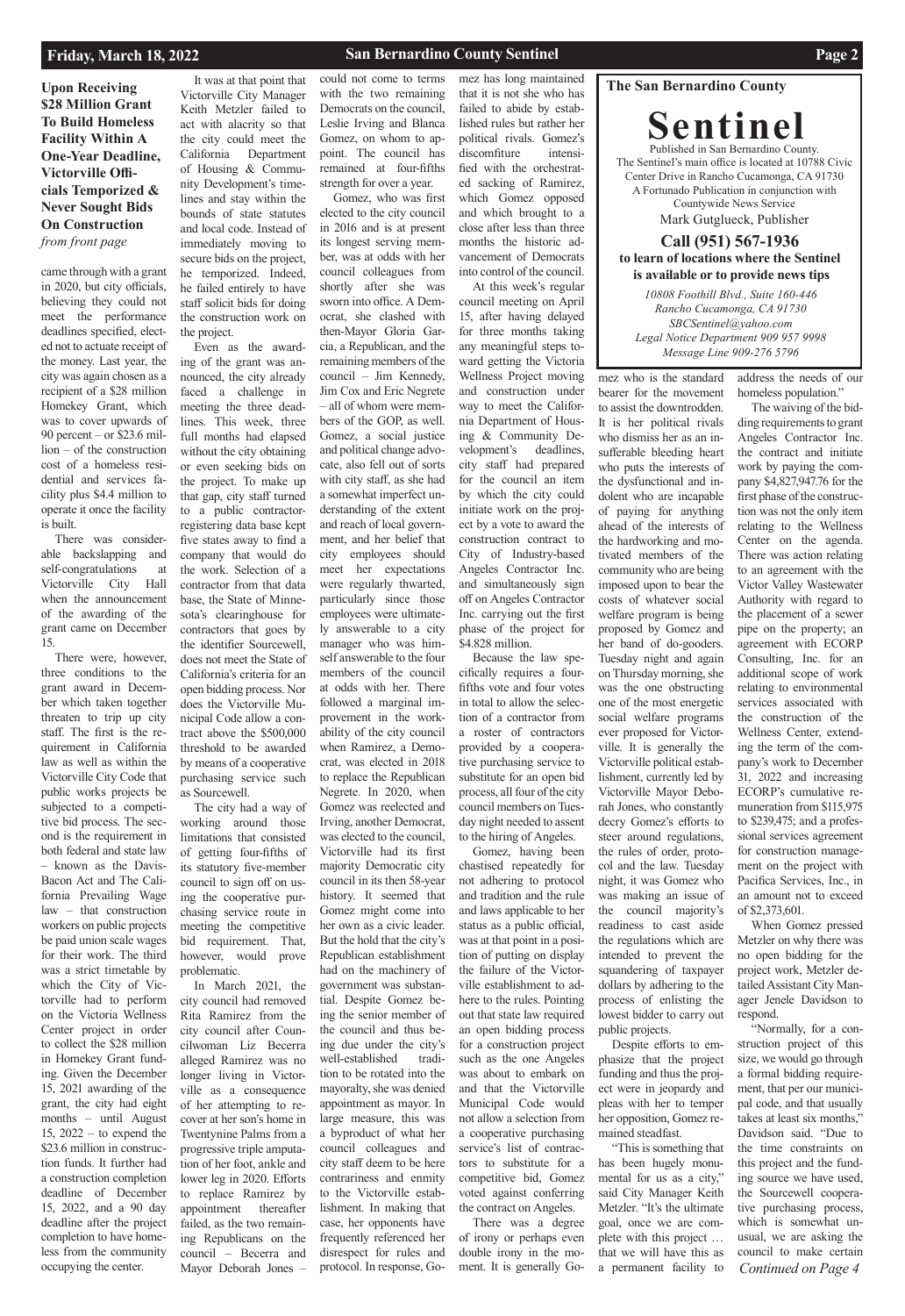# **San Bernardino County's Five Congressional Contests Involve 33 Candidates**

**Audubon Society, Sierra Club and Save Our Forest Association Sued Church Of The Woods Over Development Plan Near Rimforest** *from front page*

The following month, the San Bernardino Valley Audubon Society, the San Bernardino Mountains Group of the Sierra Club and the Save Our Forest Association, Inc. filed a legal action against the County of San Bernardino's approval of the Church of the Woods' project.

The lawsuit cited numerous violations of the California Environmental Quality Act and what those groups assert is the project's inconsistency with the county's general plan and Lake Arrowhead Community Plan.

"The project site," according to Judge Cohn, "is a steep and hilly 27.12 acre parcel of undeveloped land

The lawsuit was assigned to Superior Court Judge David Cohn. In his introduction to his final decision entered March 9, 2022, Cohn identified Save Our Forest Association, lnc., the Sierra Club, and the San Bernardino Audubon Society, as the petitioners, the County of San Bernardino and the County Board of Supervisors as the respondents and the Church of the Woods as the real party in interest. "Respondents violated the California Environmental Quality Act in several respects as specified below. The petition for a writ of mandate is therefore granted and respondents are ordered to comply with the California Environmental Quality Act in the manner described herein," the introduction concludes.

Judge Cohn described the setting for the proposed project.

surrounded on three sides by the San Bernardino National Forest. A residential neighborhood lies to the west, undeveloped mountainous terrain to the north, Daley Canyon Road to the east, and State Route Highway 18 to the south. The site consists of mature conifer forest, bisected by a stream feeding the headwaters of Little Bear Creek, which drains into Lake Arrowhead. The stream contains 'jurisdictional waters' regulated by the U.S. Army Corps of Engineers, the Lahontan Regional Water Quality Control Board, and the California Department of Fish and Wildlife. The site contains riparian and forest habitat supporting several sensitive wildlife species, and serves as a wildlife corridor linking the Mojave River basin habitat with the San Bernardino National Forest and the City of San Bernardino."

The Church of the Woods in 2003 proposed a prior version of the project, which was approved by the county planning commission in 2004 without an environmental impact report. Subsequently, draft and final environmental impact reports were circulated in 2010 and 2011, but after receiving comments in opposition, the Church of the Woods withdrew the proposal, and the county took no final action.

In its most recent iteration, the project included a two-story youth center, a combined gymnasium and auditorium, a two-story assembly building and children's ministry building on the southeastern portion of the site, as well as a small maintenance building and caretaker residence, a large sports field, and sports courts on the central and southwestern portion of the site where Little Bear Creek originates. The facility was to cover 13.6 acres of the 27.12-acre site. The project also called for

on-site drainage facilities, utility connections, landscaped areas, pedestrian pathways, internal roadways, parking areas, the widening of a 600 foot stretch of Highway 18, and the addition of new turn lanes, driveways, and a traffic signal at the entrance. The county released a revised draft environmental impact report for the project in January 2019. The petitioners in the lawsuit and others submitted extensive comments claiming deficiencies in the environmental impact report. In January 2020 the county released a final environmental impact report, which also provoked comment citing claimed

deficiencies.

San Bernardino County has a yet-unbuilt storm drain project proposed next to the Church of the

Woods project site.

The petitioners contended the environmental impact report for the church project misleadingly attributes the project's impacts to the county storm drain project. The petitioners alleged the final environmental impact report inadequately analyzes impacts on sensitive wildlife species and habitats, water quality, wildfire evacuation risks, and scenic views. The petitioners also alleged the environmental impact report impermissibly defers mitigation analysis and adoption of mitigation measures for geotechnical impacts. The

Judge Cohn wrote, "[The] petitioners contend the environmental impact report fails adequately to disclose, analyze, and mitigate the project's impacts to the wildlife in the area - specifically, impacts to the southern rubber boa, the California spotted owl, the San Bernardino flying squirrel, and six other special status wildlife species identified in the storm drain project environmental impact report. Petitioners also contend the environmental impact report does not adequately discuss features of the project that would affect wildlife corridors in the area."

petitioners maintained the project conflicts with the county's general plan, development code, and the Lake Arrowhead Community Plan, in violation of California planning and zoning law.

In his final ruling, Judge Cohn wrote "Petitioners contend the relationship between the project and the storm drain project is not consistently or accurately described" and that the environmental impact

*Continued on Page 4* With regard to surveys undertaken to detect the presence of the southern rubber boa on the property, Judge Cohn thereafter devoted considerable text to an analysis of the survey of the grounds to search for the snake, a threatened species, and the method used by the consultants to the Church of the Woods in carrying out its survey of its presence on the property in question. Judge Cohn noted the secretive nature of the reptile and that no evidence of its presence was found. He ultimately referenced a condition of approval that calls for work on the project to be halted and the California Department of Fish and Wildlife to be contacted if the

report "does not clearly state which project will be built first." Nevertheless, Judge Cohn ruled, the environmental impact report "accurately and consistently disclosed the project's relationship with the storm drain project, including potential impacts to jurisdictional waters and riparian habitat within the site." He ruled the unsupported allegation that the environmental impact report provided an inadequate or incomplete project description failed as a basis upon which to grant the petitioners a writ of mandate.

There were, nonetheless, other defects in the environmental impact report, the judge determined.

In the  $40<sup>th</sup>$  Congressional District, which includes a portion of Chino Hills, challengers Asif Mahmood, a Democrat, and Republicans Greg Raths and Hilaire Fuji Shioura are vying against incumbent Republican Young Kim.

Judge Cohn wrote, the petitioners "argue that the final environmental impact report incorrectly claims that the storm drain project will permanently eliminate the jurisdictional waters and riparian areas in the Little Bear Creek headwaters valley before the project is built and the Church of the Woods project will subsequently destroy the jurisdictional waters and riparian habitat of the Little Bear Creek headwaters valley by burying them under thirty-eight feet of rock and dirt, causing any temporary impact of the storm drain project on the habitats to become permanent."

After some analysis, Judge Cohn wrote, "Petitioners are correct in their assertions that the environmental impact report for this project and the storm drain project environmental impact report demonstrate that the project will permanently impact jurisdictional waters and riparian habitat that are not otherwise impacted by the storm drain project. Generally, construction of the storm drain project is anticipated to result in temporary disturbance of approximately 10.03 acres and permanent disturbance pacts to this portion of the jurisdictional waters must be avoided. Yet the Church of The Woods project con-

of approximately 5.27 acres of native vegetation and land cover, including sensitive natural communities. ln addition, within the storm drain project footprint, there are jurisdictional waters consisting of portions of Strawberry Creek and Little Bear Creek, and temporary and permanent impacts to these jurisdictional waters are expected to occur due to construction activities." Judge Cohn continued, "Originally, the storm drain project's September 2015 draft environmental impact report and September 2016 recirculated draft environmental impact report stated that the temporary impacts of the storm drain project to jurisdictional waters would occur on portions of the site, 'but would be restored at the end of the project.' Church of the Woods contends that the storm drain project's impacts to jurisdictional waters and riparian habitat within the project site have always been identified as 'permanent,' and the county has not contemplated on-site restoration of these habitats for several years. However, the Jurisdictional Waters Wetlands Delineation Report and the mitigation measures set forth in the storm drain project environmental impact report belie that assertion. Under the storm drain project, im-

templates building on top of these jurisdictional waters, resulting in a permanent impact without mitigation." According to Judge

Cohn, "the revised draft environmental impact report, the final environmental impact report and the revised conditions of approval demonstrate that impacts to the jurisdictional waters and riparian habitat will go unmitigated." He wrote, "the environmental impact report omitted information about the project's impact on certain jurisdictional waters and riparian habitat, the temporary impacts of the storm drain project on these areas within the project site, and the mitigation measures for any temporary impacts. The county's conclusion that cumulative impacts of the project on jurisdictional waters and riparian habitat will be less than significant is not supported by substantial evidence. The petition is granted on this ground."

San Bernardino County's Congressional races have now been finalized.

Competing against Republican incumbent Jay Obernolte to represent Adelanto, Apple Valley, Barstow, Big Bear City, Hesperia, Twentynine Palms, Victorville, Yucaipa and Yucca Valley and parts of the Colton, Highland, Loma Linda, Redlands and San Bernardino communities of the 23rd Congressional District are Democrats Derek Marshall and Blanca A. Gomez.

Democrat Pete Aguilar, now the representative of the 33rd Congressional District, which includes all of Grand Terrace and Rialto, and parts of Colton, Fontana, Highland, Rancho Cucamonga, Redlands and San Bernardino, is being challenged by four Republicans – Rex Gutierrez, John Mark Porter,

Greg Prescott and Ernest H. Richter. In the 25<sup>th</sup> Congressional District, Raul Ruiz,

Burt Thakur, Brian Tyson, Jonathan Reiss and James Francis Gibson are competing.

In the 35th Congressional District, which covers all of Chino, Montclair and Ontario, as well as parts of Chino Hills, Eastvale, Fontana, Pomona, Rancho Cucamonga and Upland, Republicans Rafael Carcamo, Mike Cargile and Bob Erbst and Democrat Lloyd A. Stevens are looking to unseat the Democrat incumbent Norma J. Torres.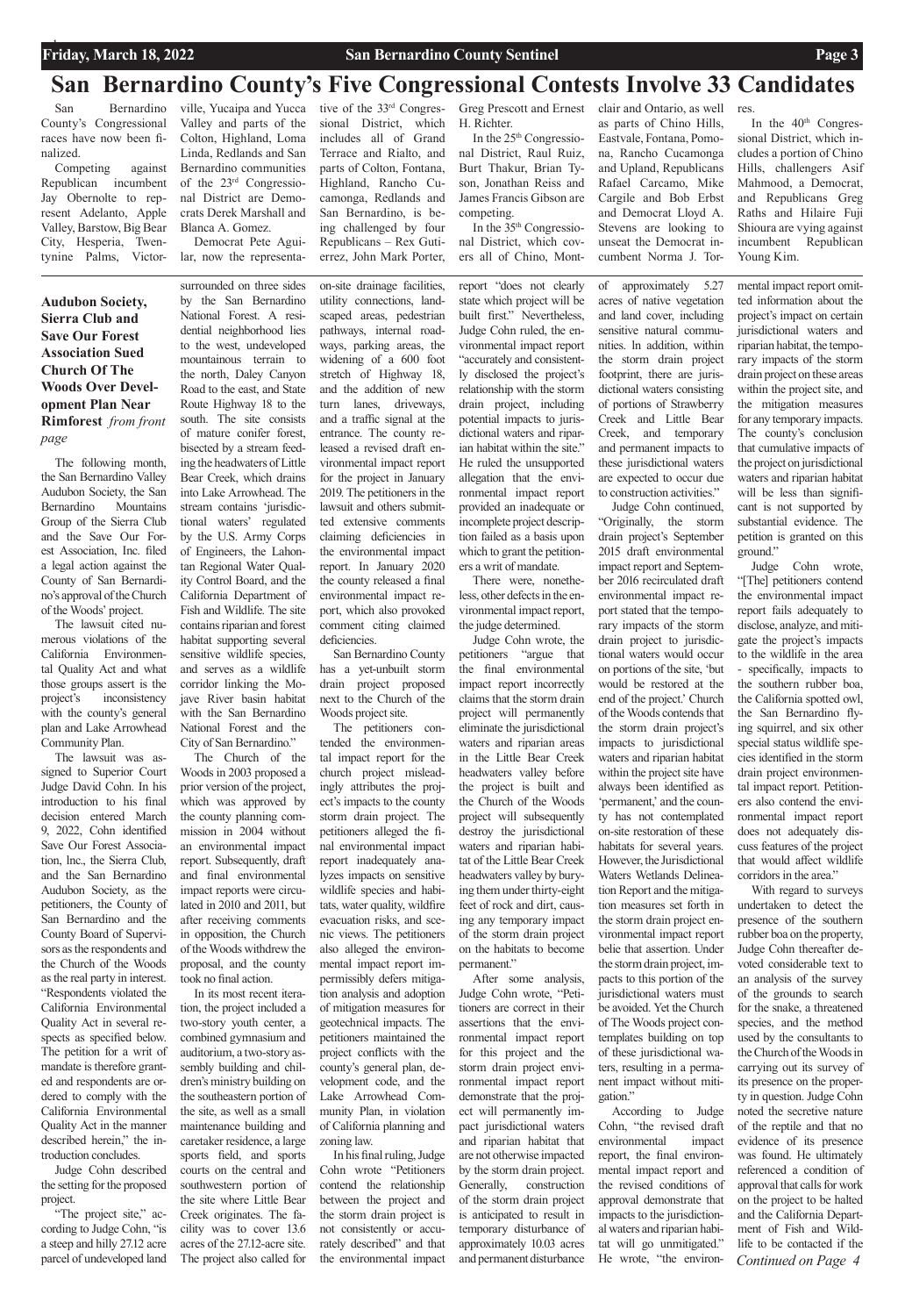*Continued on Page 12*

findings that allow us to utilize that, due to the schedule and to the fact that we don't believe there would be any additional benefit to going through that full-scale formal bidding process in this instance."

**Long Victorville's Leading Advocate For The Dispossessed, Gomez On Principle Declined To Initiate Homeless Center Project In The Face Of An Unforgiving State Deadline** *from page 2*

Gomez specifically asked why the city had not moved rapidly in December to seek bids upon obtaining the grant.

"There have been a number of items we needed to finalize," Davidson said in seeking to justify the delay. "Part of that was working through the state to get the standard agreement that is in process. The city did go through a formal RFP [request for proposal] process to select a construction manager. Even if the plans were in place back at that time, that would still be putting us into construction around June or July so that would still present quite a challenge."

It is the city's intention for the earthwork and utility installation to begin in April, followed by the initial phase of construction, to be followed by further phases of construction, according to staff. The earliest that the construction in earnest could begin, whether a traditional bidding arrangement or the Sourcewell method is used, is by June or July, it was indicated.

Mayor Deborah Jones asked, "Is it fair to say that we are doing this at the earliest possible time that it was reasonable for staff to bring this to the council?"

"Yes," said Metzler.

"If we don't approve this tonight, we have little to no hope of meeting the timeline and the restrictions set upon us by the state for the expenditure of the grant money?" the mayor said, more as a question than a statement.

"That's correct, and effectively, the money that we agreed to receive would be jeopardized," Metzler said.

There followed an effort by Metzler to explain that the city had received a state "allocation of funds in 2020" that could have been used to construct a slightly less energetic version of the homeless facility.

"At that time we had brought something similar," Metzler said, adding that the city was then "relying on a Sourcewell type contract. We were actually contemplating a much different project in terms of construction type. But I will tell you that even had we a little more time in that first award that would have been an extremely unconventional way of moving forward with the construction project. I was personally very nervous because we didn't necessarily have the traditional intellect that you have at least when you go through full scale design. So, when we made the decision after the first round of funding that we just literally could not make the deadline... we would literally have to design and build at the same

"You are about to kill a project for our homeless," Becerra said. We're about to lose a project because of her, and that needs to be the headlines: Gomez Loses Wellness Center Project."

time while we're on site. A lot of risk to go along with it, but the type back then, they were modulars, so that was believed to be a way to make it work quickly, but certainly not within the timeframe that was imposed upon the city at the time. So, we chose not to accept that money because it was too risky to accept that money, but what we did choose to do immediately after we turned that money down is we focused our efforts in the design. So we actually spent, relying on our POHA money, to actually bring on the architect much closer to a fully designed project, and we're there now."

Metzler did not bother to explain to the uninitiated what the acronym POHA refers to.

"So I would say, we're a lot more knowledgeable to the point where when we were actually able to get solicitations for quotes on what it's going to cost to build, we actually have a good basis in the design that's already in place," Metzler said. "So, with that being said, the award was announced in December, but we didn't really receive draft contracts until the last couple of weeks, and we've been going back and forth and it wouldn't have been the most responsible thing to do to start any sooner than having those contracts signed. We've been fortunate to time it where we've been signing the contracts, anticipating council's approval in moving forward, and with the schedule we have in place, we actually believe with the approvals tonight we can actually meet the timeframes that

are imposed by the state. The timeframes that we're dealing with are slightly better than the timeframes we were dealing with before, but we've got to get moving if we're going to take this project on and actually build it and really try to help address our homeless community's needs."

City staff's assertions that using the established method of competitive bidding would at this point prove too time consuming and risk the city not achieving the milestones and deadlines specified in the California Department of Housing & Community Development's conditions for the grant proved unpersuasive to Gomez. Indeed, Metzler's elaboration on how the city had experienced the tight timeframes in 2020 and had elected at that point to back off only seemed to strengthen Gomez's perception that staff should have been prepared to react more speedily this time around. City officials did not

do themselves any favors by withholding from the public the back-up documents relating to the item. They were not included in the full-scale agenda and its packet of accompanying documents posted to the city's website. It was not clear whether those documents had been provided to Gomez.

The council vote on the items relating to the Wellness Center ended with a 3-to-1 vote in favor of approving them, with Gomez dissenting.

Councilwoman Liz Becerra, remarking that "If we don t get the unanimous vote, this project is dead," asked City Attorney Andre deBortnowsky if a vote to reconsider could be taken. deBortnowsky said a motion to that effect could be made. Becerra made such a motion, which was seconded by the mayor. A vote was again taken with Gomez voting no.

Gomez responded, "No, Ms. Becerra. Staff was responsible for this. Not Blanca Gomez."

Councilwoman Leslie Irving then said, "I would just like to encourage my colleague to think about her position as a champion for the most vulnerable people, those who are fragile in our community This Wellness Center will address some of those needs and mitigate that for some of the most vulnerable in our community. More importantly, I know that you care about the homeless, and I would ask that you think about the time constraints in terms of commencing construction within the timelines for the grant that has been awarded to us. We have to begin construction and complete it within a timeline. Thereby, it is imperative that we conduct business in this way, to get on with building the Wellness Center. I ask you, please reconsider."

Gomez responded, saying that the homeless in Victorville have been victimized and exploited by the Victorville establishment, and were again being used. She suggested that the city was using

the theme of compassion for the destitute to mask a giveaway of taxpayer money to development interests well-connected to the political establishment who will turn a profit by getting the contract to build the center. She implied that the lack of a bidding process was being used to confer the construction contract on those insider contracting businesses at a cost higher than what would otherwise be paid if a proper bidding competition were held.

"So, the most vulnerable for many years by the City of Victorville have been a commodity," she said. "The \$28 million that can be expended or would be expended if this project were to pass will be lining the pockets of individuals for campaign contributions."

Gomez said the other members of the council had evinced newfound empathy for the community's downtrodden solely because \$28 million is now available to enrich those who will provide them with campaign contributions.

"None of the colleagues I have here have been face to face, talked to, individuals on the streets," Gomez said.

The city up to this point had victimized the homeless rather than helping them, she said. She pointed out that city code enforcement officers had endeavored to strip from those living on the streets what shelter they possessed by confiscating their sleeping bags.

Mayor Jones, whose enmity toward Gomez is

snake is encountered during grading. "Petitioners have not met their burden of demonstrating that the environmental impact report's conclusions regarding the species are not supported by substantial evidence. This ground for the petition is denied," he wrote.

Judge Cohn's conclusion, however, was different with regard to the actual impact of the proj-

ect on the southern rubber boa's habitat.

"The environmental impact report acknowledges that the project will result in significant impacts to the southern rubber boa before mitigation and that impacts will 'remain cumulatively significant and unavoidable' even after mitigation due to the loss of habitat," Judge Cohn wrote. "But the environmental im-

pact report nevertheless concludes that impacts will be 'mitigated to a level below significance' by a conservation easement on an undeveloped portion of the site. [The] petitioners contend that that this conclusion is unsupported by substantial evidence because the environmental impact report erroneously assumes that the project will impact only low-quality or unsuitable habitat and that the species is absent from the site." He found that the environmental assessment assumed the

*Continued on Page 6* According to Judge Cohn, the details have been left to be determined in a future "long-term management plan" that is to be submitted to the California Department of Fish & Wildlife after project approval. "The environmental impact report fails to impose any performance standards

presence of the snake on the property, though none had been detected during the survey of the land and the project proponents had devised mitigation measures to protect the species that would eventually be put in place. "The revised draft environmental impact report states that project-level impacts will be mitigated to a level below significance, but impacts will be considered unavoidable and cumulatively significant at the regional level due to the loss of habitat," Judge Cohn wrote. measures until after project approval; instead, the determination of whether

"As a result, Mitigation Measure MM-3.C1(a) requires a pre-construction clearance survey for the southern rubber boa before issuance of a grading permit, and monitoring by a biologist during the clearing of vegetation. "Nevertheless, Judge Cohn continued, "the environmental impact report improperly defers formulating mitigation measures. Generally, it is improper to defer the formulation of mitigation

a project will have significant environmental impacts, and the formulation

of measures to mitigate those impacts, must occur before the project is approved."

**County Did Not Specify Project Impact Mitigations Before Church Of The Woods** 

**Project Was Given Okay, Judge Rules** *from front page*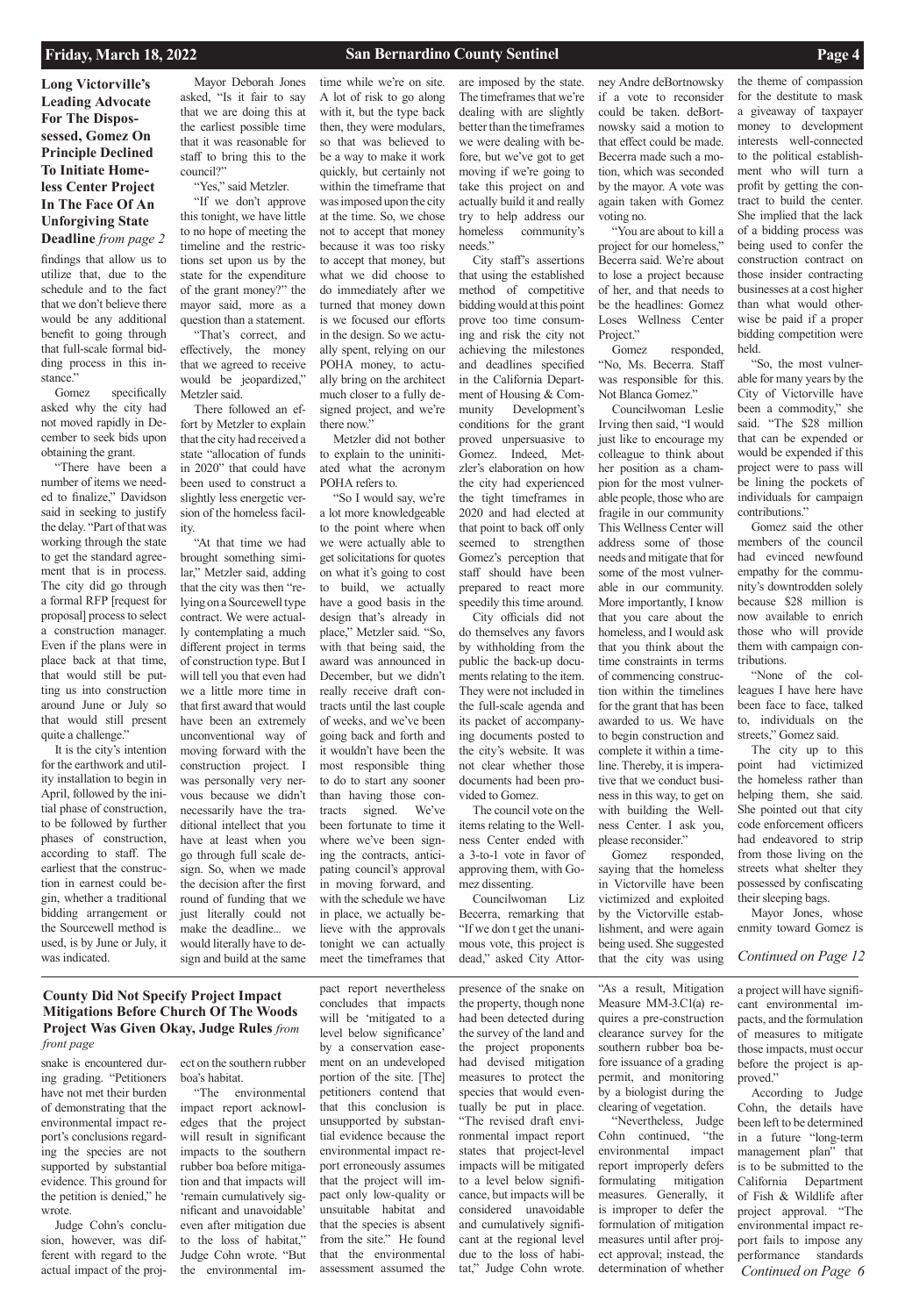## **Colton City Council Changed Slope Requirements In the Middle of The Application Process To Allow Developer To Cluster Homes In La Loma Hills** *from front page*

tensity. Despite evidence that the developer was in some fashion able to pull strings that impacted city action, indicating collusion of some sort between Modern Pacific on one end and either members of the city council or highranking staff or both on the other, Campos has advised the council that use of that information at trial would be ill-advised, such that it would shed discredit on City Hall in general. Despite the city's possession of information that would if released cast McKhann and Modern Pacific in a poor light, it would redound equally to the detriment of the city, tarring the mayor, one or more members of the city council and some city staff members, Campos anticipated. Accordingly, Campos has advised the council that it should settle the lawsuit on terms favorable to Modern Pacific to bring the danger the case represents to the city, its reputation and several specific city officials to an end.

A hint of what is in the offing occurred this week at the March 15 city council meeting. After returning from a closed session discussion of the council, Campos slyly stated that the city council had "given direction," but had taken "no reportable action." Parsing what Campos said, he was telling the public that he now had authorization to settle the Modern Pacific case brought against the city but that such a deal has yet to be fully effectuated.

The Modern Pacific development debacle extends back more than two decades across six Colton

mayoral administrations. In 2001, Deirdre Bennett became mayor of Colton and Darryl Parrish acceded to the position of city manager. In tandem, they began an effort to annex properties lying just outside the Colton City Limits, many of them so-called "islands," meaning they either were not contiguous with the city or were enclosed by the city. The duo used a loophole in California law to bypass the will of a majority of those

The first indication that McKhann had developed extraordinary influence at Colton City Hall came when the zoning on a portion of the property that had remained as VL – very low density – was changed without public notice to  $R1$  – low density.

being gobbled by Colton. Bennett and Parrish engaged in these takeovers, which were contrary to the wishes of the majority of the landowners and homeowners involved, by ensuring that fewer than 25 registered voters lived within the pockets of land the city was absorbing, as long as five percent of the residents signed onto the annexation. In this way, the council led by Bennett was looking to accomplish a piecemeal expansion of the city, often bringing residents into Colton who did not want to be part of it but who were powerless in the face of government and the law to stop it. In 2004, Colton initiated its annexation of a major portion of the land in La Loma Hills. In addition to finding themselves forced to assume the status of Colton residents, an unwanted consequence of the city's action to the La Loma Hills residents was that the pre-zoning and zoning on the property surrounding them was changed from its very low-density residential designation, known as VL in municipal planning parlance, to low-density residential, billed as R-1. Colton's annexations of property at its periphery ultimately set the stage for its city council, its city management, its community development and planning divisions and its planning commission to seize land use authority in La Loma Hills and control, in large measure, the fate and the lives of those who lived there.

> having purchased property along the ridgeline. Ridgeline property is held off limits from residential development as a general principle. Someone at the city had made a determination outside the public process that since McKhann owned property further down the hill, midway up the hill and along the ridges at the top of the hill, he should be given density considerations lower down on his property since he could

Scott McKhann, a wealthy land speculator and real estate developer from Dana Point, became interested in La Loma Hills because the land there was relatively inexpensive, at least in some measure because a portion of it is undevelopable, some of it is developable only upon its augmentation with utilities and infrastructure it does not currently have, and because the zoning and other restrictions on it render the land that is developable capable of hosting projects of low density. He

## believed he could, through cultivating political contacts and connections, uprate that density and turn a substantial profit by developing it accordingly. Ultimately, it seems, he is being proven right.

McKhann acquired or tied up roughly 242.8 acres in the La Loma Hills. The angularity of the slopes on some of the acreage made development on certain parts of the property virtually impossible without extensive grading or slope adjustments, both of which were problematic for a number of reasons. Additionally, development along the ridgelines in the La Loma Hills was prohibited. Accordingly, McKhann initially signaled some seven years ago that he was intent on building 62 upscale hillside homes on the land.

This proposal met with no, or negligible, resistance of the nearby existing homeowners and landowners, who generally considered the area to be an elegant one that should not be worsened by any residential construction of a lesser character. Based upon McKhann's representations and those of the city, there was acceptance of the developmental prospects enunciated, and certainly no alarm. In time, the ground would begin to shift beneath the feet of those La Loma Hills residents who had originally welcomed McKhann within their midst.

Next, it was learned, McKhann was being given unprecedented credit

*Continued on Page 6*  Subsequently, Modern Pacific communicated to staff a willingness to redesign the project to address comments and concerns heard during the appeal hearing. It further requested that the council review and take final action on the revised project. Additionally, Modern Pacific retained the services of an attorney, Gregory Powers, who alleged certain deficiencies in the proceedings and violations of recently enacted state laws, in particular, Senate Bill 330, in the city's rejection of the project. Powers claimed Modern Pacific should be allowed to redesign the project to address the city council's and community's concerns. In doing so, an overture to reduce the total unit count to 79 homes and increase

not build high up on his property. There was no basis in the city's code or practices for that concession.

With all current properties in the La Loma Hills neighborhood sitting on lots of 9,580 square feet or more and homes set back from the street by at least 80 feet, McKhann was, following the city's adjustments, at liberty to build on 5,445 square-foot lots with 60-foot minimum property frontages. This alarmed nearby residents.

A further issue troubling La Loma Hills residents was the city going along with the so-called "clustering" of the homes McKhann was intent on building. Of note was that planners had long respected the concept of the La Loma Hills community eschewing "stacked and packed" homes, such that residences were spread about and blended into the hillside rather than crammed together. This was an aesthetic standard virtually all of those living there shared. What McKhann and someone or several someones at City Hall did to compromise this was to pervert and widen an exception that allowed denser development in certain areas of La Loma Hills. Previously, a land owner/developer was potentially permitted to cluster homes on a portion of property that had a slope of greater than 20 percent, conditional upon proper grading being performed on the property to accommodate those homes. This exception had not been exploited in the past, as developers had opted to maintain the neighborhoods there as relatively opulent ones that would be cheapened by the placement of homes in their midst that were jumbled together. Through some unknown manipulation, however, McKhann induced the City of Colton's planning division to deviate from what had been the previous standard on slopes and clustering. Moreover, the fashion in which this was carried off was noteworthy for the surreptitious way in which it was effectuated. On October 6, 2020, the city council took up what was logged on its agenda as the soc-called Phase 4 Zoning Code

Clean-up. The item, rather innocuously, was listed on the agenda as involving: "Chapters 18.04; 18.06; 18.18; 18.36; 18.41; 18.42;18.48 18.50; and 18.58 of title 18 (zoning) of the Colton Municipal Code related to definitions, permitted uses, C-1 neighborhood commercial district, parking and loading, hillside standards, performance standards, special provisions, code administration, and signs."

Buried in the new ordinance to be adopted that evening was a change relating to allowing the clustering of homes. Previously, a developer could, if it was deemed desirable and worth doing, cluster homes "on sites with an average slope of twenty percent or greater."

By its October 6, 2020 vote, followed by a second reading of the ordinance, the city council changed that section of the city code relating to development on sloped property thusly: "The hillside standards contained herein apply to all uses and structures within areas having a natural slope percentage of 15 percent or greater over an area being graded and requiring a grading permit. This includes all subdivisions, grading, or new development projects with slopes that are calculated at 15 percent or greater over the area being graded and require a grading permit unless otherwise exempted by this code."

Despite state law requiring a local government to inform those residing 500 feet or closer to a spot impacted by the government's action, no notices were issued to those so situated around McKhann's property in the La Loma Hills. When the change was given its second confirming vote on October 20, 2020, the item was placed on that evening's agenda's consent calendar. The consent calendar is supposed to be reserved for routine, noncontroversial matters. A wide cross section of La Loma Hills residents were stirred up and animated. Among them were Richard Zaragosa, Celeste Carlos, Pamela Lemos, Erika and Andrew Perez, and John Albiso, who were considered the leadership of La Loma Hills

Alliance, referred to by certain elements at City Hall as a "gang." In rapid succession, the project went from the 62 units spread across the property that McKhann originally referenced and which the residents of the neighborhood were willing to accept to 68 units, to 72, to 79, to 84, to 88, and then dipped to 86.

On February 23, 2021 the Colton Planning Commission, with commissioners Carmen Cervantes, Richard Prieto, Angel Delgado, Gary Grossich and Tish Baden prevailing over commissioners Daniel Payne and Adam Raymond, gave approval to the proposed development of 86 clustered single-family lots on a 49.39-acre property located south of Litton Avenue, west of Bostick Avenue and north of Palm Avenue in the La Loma Hills district of Colton.

On April 6, 2021, the city council heard an appeal by the La Loma Hills Alliance of the planning commission's decision to approve a tentative tract map and conditional use permit for the 86-lot single-family home hillside "cluster" development McKhann and Modern Pacific had been given permission to proceed with. The city council voted 5-to-1, with Councilman Kenneth Koperski absent and Mayor Frank Navarro dissenting, to uphold the appeal and deny the project.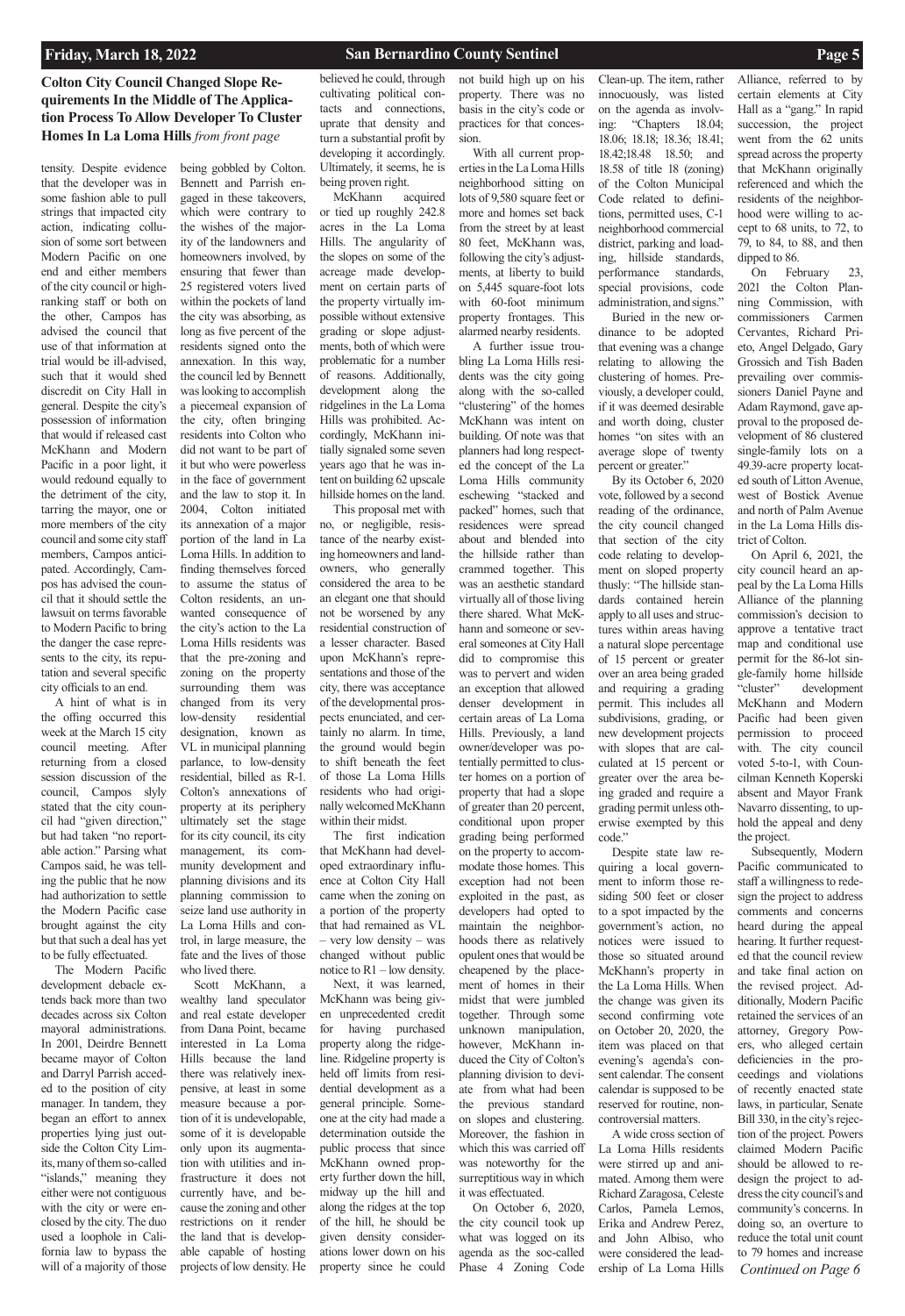## **Commuter Rail Route Coming To Redlands** *from front page*

*Continued on Page 11*

On July 6, 2021, the council considered the revised version of the project. On a motion by Councilman John R. Echevarria seconded by Councilman Luis S. González, the revised project was rejected on a vote with Councilmen

David J. Toro, González, Echevarria and Ernest R. Cisneros, prevailing, Mayor Frank Navarro and Councilman Kenneth Koperski dissenting and Councilman Isaac Suchil not participating. Thereafter, on July 28, 2021, McKhann and Modern Pacific sued the city, alleging the city had unfairly denied the project, violated the Housing Accountability Act, violated the Subdivision Map Act and engaged

in inverse condemnation. "Modern Pacific spent over six years processing a project that was consistent with the general plan and zoning designations for the site and furthered the housing objectives the city articulated in its housing element," the suit stated. "During that time Modern Pacific was forced to repeatedly revise and change the project over the course of eleven planning commission and city council meetings, while spending enormous amounts of money, only to have the rug pulled out from under its feet at the 11th hour through project denial for purely political reasons." There is a division at City Hall over the project. Virtually the entirety of city staff and Councilman Koperski and Mayor Frank Navarro are favorably disposed toward McKhann, who exercises a Svengali-like hold on them, La Loma Hills residents maintain. That contrasts with the attitudes of Councilmen Toro, González, Echevarria and Cisneros, they say. Several of the more vocal residents of La Loma Hills maintain they have been repeatedly targeted by the city's code enforcement division as part of an effort to dissuade them from speaking out. In particular, Zaragosa was hit with citation after citation, to the point that he has desisted in his protests and is no longer considered to be a member of the "gang." La Loma Hills residents point out that the city's code enforcement division has simultaneously ignored code violations on McKhann's property, including the illegal dumping of seven dump truck loads of dirt and debris there. They have insinuated that there has been Scott McKhann, has been accorded accommodations he did not merit,

collusion between former Mayor Richard DeLaRosa, who has apparently been retained as a Modern Pacific representative by McKhann. They point to an acknowledgment made by current Mayor Frank Navarro that he met with McKhann and DeLaRosa in 2019, relatively shortly after he assumed the mayoralty in December 2018, and as McKhann was intensifying his developmental designs on the property.

the minimum lot size from 5,000 square feet to 6,000 square feet was made. *from page 5*

> Colton, unlike most other cities in San Bernardino County, does not post the California Form 460 campaign finance disclosure forms for its elected officials on its website, making it difficult to immediately determine if McKhann has purchased influence over Navarro and Koperski through donations to their political war chests. Project opponents maintain the developer,

*Continued on Page 12* Water District Board Member Luis Cetina is running with Rutherford's endorsement. Also in the race are former Fontana City Councilman Jesse Armendarez and Nadia Maria Renner,

and that city staff has consistently prevented the public from getting rel-

evant information about the project he is pursuing in a timely manner. They maintain, contrary to Powers' assertions on behalf of McKhann and Modern Pacific that the project was consistent with Colton's general plan and its zoning designations, the applicant was seeking approval of a project that in multiple respects was out of step with what the city's standards were, and that elements within the city's bureau-

cracy had sought to move the goal posts in Modern Pacific's favor in the midst of the game, such as when it changed the 20 percent slope requirement to a 15 percent slope requirement in allowing home clustering. Planning Commissioner Gary Grossich said he

felt the concessions in the vicinity of Litton Avenue and Bostick Avenues were not improper, even though they are out of character with the surrounding

properties, since the land further up the hill near the ridge owned by McKhann will not be developed. Grossich said he was not aware of the change made by the city council at the behest of staff in October 2020 that loosened the city's standards by reducing the threshold for clustering homes from land with a slope of 20 percent or greater to land with a slope of 15 percent or greater. He further said the commission had never examined development proposals for the property that had as few as 62 units. Word received by the *Sentinel* is that the city council will announce at its April 19 meeting that the city is going to settle the lawsuit brought by Modern Pacific Homes LLC against the City of Colton on terms favorable to McKhann. The mayor, city council, city manager and city attorney did not respond to the *Sentinel's*  efforts for confirmation, denial or clarification on that point.

# **Developer Sued Colton, Alleging Its Council Violated the Housing Accountability Act & Subdivision Map Act And Engaged In Inverse Condemnation In Rejecting The La Loma Hills Project**

nual compensation of

\$563,936.36.

Ted Alejandre's grip on the post of county superintendent of schools is being contested by Ken Larson. In San Bernardino County, the superintendent of schools receives \$316,430.39 in total yearly pay plus

\$65,161 in benefits or \$381,591.39 overall annually.

In the wide-open race for San Bernardino County Second District Supervisor, five candidates are looking to succeed Janice Rutherford,

who is leaving office based on her having now served nearly three full terms. First elected to the board in 2010, Rutherford must depart in accordance with the county' current three term-limit, which was put in place

as a consequence of the 2006 passage of Measure P. That limitation was reduced to a single term by the 2020 passage of Measure K, which was

set aside by a legal challenge.

Cucamonga Valley

**Seven County** 

**Government Posts Up For Election This Year** *from front* 

*page* 

All four municipal incumbents in the county seat whose terms elapse this year will vie for reelection.

Mayor John Valdivia has drawn six challengers, those being Gabriel Jaramillo, Mohammad Khan, former Fifth Ward Councilman Henry Nickel, political

reform activist Treasure Ortiz, former City Attorney Jim Penman and the city's former human services director, Helen Tran.

Valdivia has been mayor since 2018, when he defeated then-incumbent Carey Davis.

Tran, who was the city's director of human

resources when Valdivia became mayor, left that post for a similar one in West Covina after issues developed between five employees within the mayor's office, all of whom have sued the city at this point over treatment they say they were accorded by Valdivia.

Nickel is a former

Valdivia ally, who has now parted ways with him.

Ortiz is widely viewed as Valdivia's most implacable political opponent, one who has consistently denounced him since he first acceded to the mayor's position.

Penman was early in Valdivia's political career one of his key backers. He now says Valdivia has not lived up to his expectations.

Jaramillo appears to be a stalking horse for Valdivia, who is attacking the other candidates in the race for the mayor by proxy.

In the city's First Ward, incumbent Councilman Theodore Sanchez is facing Gil Botello, whom he beat in 2018.

In the Second Ward, Councilwoman Sandra Ibarra is being challenged by Terry Elliott.

Fourth Ward Councilman Fred Shorett has two rivals, Teresa Parra Craig and Vince Laster.

Diego Coaster commuter rail and Sprinter light rail services, and with Am-

# **Mayor And Three Council Members in San Bernardino Seeking Reelection**

for this mitigation measure, to describe any actions for actively managing the habitat, or provide any other guidelines for the long-term management plan," Judge Cohn wrote. "The environmental impact report does not explain why it was 'impractical or infeasible' to describe or formulate a detailed long-term management plan at this time. ln this case, neither the revised draft environmental impact report nor the final environmental impact report provides any specific requirements for the longterm management plan. lnstead, the environmental impact reports merely state that the conservation easement must support 'a total of 1.65 available onsite acres of high-quality

southern rubber boa habitat, 218 acres of moderate quality southern rubber boa habitat, and 9.57 acres of low-quality southern rubber boa habitat.' But the environmental impact reports do not provide any requirements for the easement's location, or any guidelines for how the conservation management entity must preserve and manage the easement and the southern rubber boa population. The absence of standards or

guidelines in the environmental impact reports is problematic because it does not allow for any analysis or review of the long-term mitigation efforts. Therefore, the county violated the California Environmental Quality Act by improperly deferring formulation of this mitigation measure. The petition is granted on this ground."

The lawsuit also challenged the project on the basis that the environ-

mental impact report does not require the Church of the Woods to obtain an incidental take permit from the California Department of Fish & Wildlife to cover accidental

harm to protected species by the presence of people on the church grounds. Judge Cohn rejected that argument, calling it "un-

trak's Pacific Surfliner, Coast Starlight, Southwest Chief, Sunset Limited, and Texas Eagle intercity rail services. Metrolink owns several hundred miles of rails, and it shares some track with freight trains.

**Church's Mountain Retreat Project Rejected Over Environmental** 

**Impacts** *from page 4*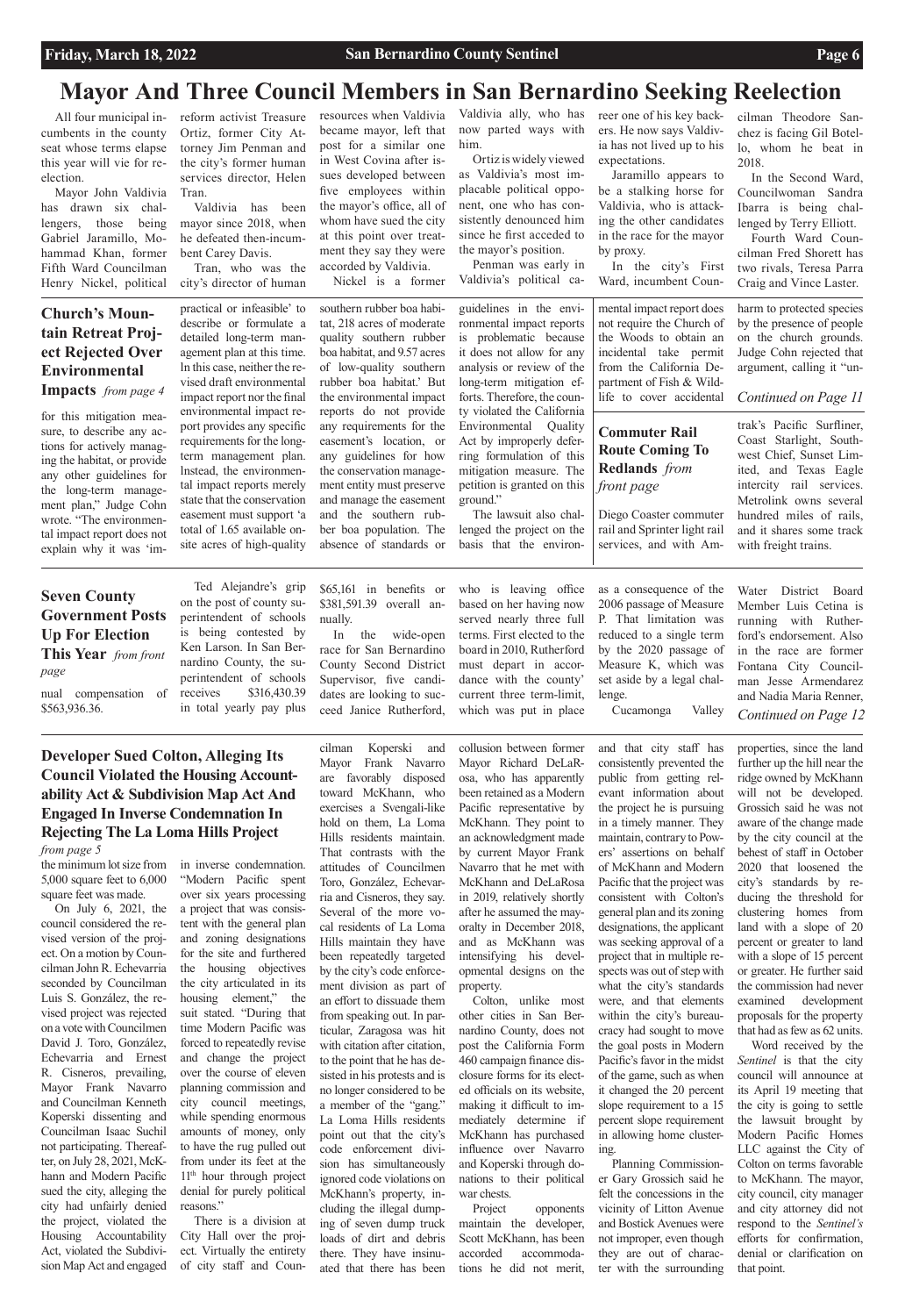## **Public Notices Public Notices Public Notices Public Notices Public Notices Public Notices Public Notices**

NOTICE OF SALE OF AU-TOMOBILE Notice is hereby given pursu-

ant to Sections 3071 of the Civil Code of the State of California the undersigned will sell the following vehicle(s) at lien sale at said address below on: 04/01/2022 09:00 AM

Year of Car / Make of Car / Vehicle ID No. / License No. (State)

16 HYUNDAI KMHC-T4AE5GU166258 166258X CA To be sold by AIR EX-

PRESSWAY TOWING 13606 JOHN GLENN RD APPLE VALLEY CA 92308 Said sale is for the purpose of

satisfying lien for together with costs of advertising and expenses of sale.

NOTICE OF SALE OF AU-TOMOBILE

Notice is hereby given pursuant to Sections 3071 of the Civil Code of the State of California the undersigned will sell the following vehicle(s) at lien sale at said address below on: 04/08/2022 09:00 AM

STATEMENT FILE NO-FBN20220000656

Year of Car / Make of Car / Vehicle ID No. / License No. (State)

12 MAZDA 1YVHZ8D-H7C5M27362 7SHZ232 CA To be sold by NAZARIO

Signed: BY SIGNING BELOW, I DECLARE THAT ALL INFOR-MATION IN THIS STATEMENT IS TRUE AND CORRECT. A registrant who declares as true information, which he or she knows to be false, is guilty of a crime. (B&P Code 17913) I am also aware that all information on this statement becomes Public Record upon filing. s/NORIEL JORGE DELA **CRUZ** 

YANEZ 10191 REDWOOD AVE FONTANA CA 92335 Said sale is for the purpose

of satisfying ien for together with costs of advertising and expenses of sale.

NOTICE OF SALE OF AU-TOMOBILE

Notice is hereby given pursuant to Sections 3071 of the Civil Code of the State of California the undersigned will sell the following vehicle(s) at lien sale at said address below on: 04/01/2022 09:00 AM

Year of Car / Make of Car / Vehicle ID No. / License No. (State)

17 DODGE 1C4SDHC-T7HC720990 LNX0426 CA

To be sold by JUST POP-PING AUTO CLINC DETAILIN 16601 YUCCA HESPERIA CA 92345

Said sale is for the purpose of satisfying lien for together with costs of advertising and expenses of sale.

FICTITIOUS BUSINESS NAME

The following person(s) is(are) doing business as: INLAND EM-PIRE AUTO ESSENTIALS, 7808 SOMERSET LANE,

Signed: BY SIGNING BE-<br>LOW, I DECLARE THAT ALL I DECLARE THAT ALL INFORMATION IN THIS STATE-MENT IS TRUE AND CORRECT. A registrant who declares as true information, which he or knows to be false, is guilty of a crime. (B&P Code 17913) I am also aware that all information on this statement becomes Public Record

SAN BERNARDINO COUN-TY

Mailing Address: , INLAND EMPIRE AUTO ESSENTIALS, 7808 SOMERSET LANE, HIGH-LAND, CA 92346,

Business is Conducted By: A CORPORATION

This statement was filed with the County Clerk of SAN BER-NARDINO on: 1/31/2022

I hereby certify that this is a correct copy of the original state-

Began Transacting Business: N/A

statement becomes Public Record upon filing. s/ANTHONY J. MARTINEZ This statement was filed with County Clerk of SAN BER-NARDINO on: 2/1/2022

### County Clerk,

NOTICE- This fictitious business name statement expires five years from the date it was filed in the office of the county clerk. A new fictitious business name statement must be filed before that time. The filing of this statement does not of itself authorize the use in this state of a fictitious name in violation of the rights of another under federal, state, or common law (see section 14400 et. Seq. Business & Professions Code).

2/25/2022, 3/4/2022, 3/11/2022, 3/18/2022

FICTITIOUS BUSINESS NAME

STATEMENT FILE NO-FBN20220000623

The following person(s) is(are) doing business as: ALL AROUND SERVICES, 14425 7TH STREET #7, VICTORVILLE, CA 92395,

SAN BERNARDINO COUN-TY

Mailing Address: , RITA L CAMARGO, 7850 KENYON AV-ENUE, HESPERIA, CA 92345, Business is Conducted By: AN INDIVIDUAL

> UPLAND, CA 91786 JULIE R GARCIA 1741 PARTRIDGE AVE UPLAND 91784 The business is conducted by:

upon filing. s/RITA L. CAMARGO

This statement was filed with the County Clerk of SAN BER-NARDINO on: 1/31/2022

I hereby certify that this is a correct copy of the original statement on file in my office. Began Transacting Business:

> s/ JULIE R. GARCIA Statement filed with the Coun-Clerk of San Bernardino on:

1/19/2022 County Clerk,

NOTICE- This fictitious business name statement expires five years from the date it was filed in the office of the county clerk. A new fictitious business name statement must be filed before that time. The filing of this statement does not of itself authorize the use in this state of a fictitious name in violation of the rights of another under federal, state, or common law (see section 14400 et. Seq. Business & Professions Code). 2/25/2022, 3/4/2022,

3/11/2022, 3/18/2022 FICTITIOUS BUSINESS

NAME STATEMENT FILE NO-

FBN20220000682 The following person(s) is(are) doing business as: BLENZ BARBERSHOP, 34213 YUCAIPA BLVD UNIT F, YUCAIPA, CA 92399,

SAN BERNARDINO COUN-TY

> By signing, I declare that all information in this statement is true and correct. A registrant who declares as true information which he or she knows to be false is guilty of a crime (B&P Code 179130. I am also aware that all information on

Mailing Address: , ANTHO-NY J MARTINEZ, 1765 VAL-LEYFALLS AVE, REDLANDS, CA 92374,

> Clerk of San Bernardino on: 03/02/2022 I hereby certify that this copy

> is a correct copy of the original statement on file in my office San Bernardino County Clerk By:/ Deputy I1327

Business is Conducted By: AN INDIVIDUAL Signed: BY SIGNING BE-LOW, I DECLARE THAT ALL INFORMATION IN THIS STATE-MENT IS TRUE AND CORRECT. A registrant who declares as true

information, which he or she knows to be false, is guilty of a crime. (B&P Code 17913) I am also aware that all information on this

By signing, I declare that all information in this statement is true and correct. A registrant who no County Sentinel on 3/04, 3/11, 3/18 & 3/25, 2022.

I hereby certify that this is a correct copy of the original statement on file in my office.

LIMITED LIABILITY COMPANY Signed: BY SIGNING BELOW, DECLARE THAT ALL INFOR-MATION IN THIS STATEMENT IS TRUE AND CORRECT. A registrant who declares as true information, which he or she knows to be false, is guilty of a crime. (B&P Code 17913) I am also aware that all information on this statement becomes Public Record upon filing.<br>s/KHALED BOUKLI  $s/KHALED$ 

Began Transacting Business: N/A

County Clerk, NOTICE- This fictitious busiHACENE, OWNER / CEO This statement was filed with the County Clerk of SAN BERNARDINO on: 2/2/2022 I hereby certify that this is a

ness name statement expires five years from the date it was filed in the office of the county clerk. A new fictitious business name statement must be filed before that time. The filing of this statement does not of itself authorize the use in this state of a fictitious name in violation of the rights of another under federal, state, or common law (see section 14400 et. Seq. Business &

Professions Code). 2/25/2022, 3/4/2022 3/11/2022, 3/18/2022

## FBN20220000811

The following person is doing business as: SABOR HONDURE-NA 108 HOLT BLVD ONTARIO CA 91764 17213 MARIANA ST FONTANA, CA 92336: SAMAN-THA R CASTELLON 17213 MARIANA ST FON-

TANA, CA 92336 Mailing Address: 17213

MARIANA ST FONTANA, CA 92336

The business is conducted by: AN INDIVIDUAL

The registrant commenced to transact business under the fictitious business name or names listed above on: N/A

correct copy of the original statement on file in my office. Began Transacting Business:  $2/6/2015$ 

cord upon filing. s/ SAMANTHA R CASTEL-LON

Statement filed with the Coun-Clerk of San Bernardino on: 02/02/2022 I hereby certify that this copy

is a correct copy of the original statement on file in my office San Bernardino County Clerk By:/ Notice-This fictitious name statement expires five years from

Deputy I1327

the date it was filed in the office of the county clerk. A new fictitious business name statement must be filed before that time. The filing of this statement does not of itself authorize the use in this state of a fictitious business name in violation of the rights of another under federal, state, or common law (see Section 14400 et seq., Business and Professions Code).

Published in the San Bernardino County Sentinel on 3/04, 3/11, 3/18 & 3/25, 2022.

FBN20220000987 The following person is doing business as: JULIE'S RECORD SHACK 460 N EUCLID AVE

AN INDIVIDUAL

The registrant commenced to transact business under the fictitious business name or names listed above on: JANUARY 5, 2022 By signing, I declare that all information in this statement is true and correct. A registrant who

declares as true information which he or she knows to be false is guilty of a crime (B&P Code 179130. I am also aware that all information on this statement becomes Public Record upon filing.

02/07/2022 I hereby certify that this copy is a correct copy of the original statement on file in my office San

Bernardino County Clerk By:/ Deputy I8296 Notice-This fictitious name statement expires five years from the date it was filed in the office of the county clerk. A new fictitious

declares as true information which he or she knows to be false is guilty of a crime (B&P Code 179130. I am also aware that all information on this statement becomes Public Re-NAME FBN20220000834

business name statement must be filed before that time. The filing of this statement does not of itself authorize the use in this state of a fictitious business name in violation of the rights of another under federal, state, or common law (see Section 14400 et seq., Business and Professions Code). Published in the San Bernardi-

no County Sentinel on 3/04, 3/11, 3/18 & 3/25, 2022.

FBN202200001810

The following person is doing business as: EPITOME CON-STRUCTION [and] EPITOME LANDSCAPING [and] EPITO-ME STAGING [and] EPITOME

CONSULTING 1632 WILSON AVE UPLAND, CA 91784: GEO COE LLC 1632 WILSON AVE UPLAND, CA 91784

Mailing Address: 318 BAL-LENA DRIVE DIAMOND BAR, CA 91765

The business is conducted by: A LIMITED LIABILITY COM-PANY The registrant commenced

to transact business under the fictitious business name or names listed above on: N/A

this statement becomes Public Record upon filing. s/ Geoffery T. Huang Statement filed with the Coun-

Notice-This fictitious name statement expires five years from the date it was filed in the office of the county clerk. A new fictitious business name statement must be filed before that time. The filing of this statement does not of itself authorize the use in this state of a fictitious business name in violation of the rights of another under federal, state, or common law (see Section 14400 et seq., Business and Professions Code). Published in the San Bernardi-

FICTITIOUS BUSINESS

STATEMENT FILE NO-

The following person(s) is(are) doing business as: SAFAXY.COM; KAL REALTY INVESTMENTS; IRVINE WHOLESALE; DAMAX STORES, 12210 MICHIGAN AVE SITE 13, GRAND TERRACE, CA SAN BERNARDINO COUN-

92313, TY

Selyna Razo,<br>
puty Court Clerk Deputy Court Clerk IF YOU OBJECT to the granting of the petition, you should appear at the hearing and state your objections or file written objections with the court before the hearing. Your appearance may be in person or by your attorney. IF YOU ARE A CREDITOR or a contingent creditor of the decedent, you must file your claim with the court and mail a copy to the personal representative appointed by the court within the later of either (1) four months from the date of first issuance of letters to a general personal representative, as defined in section 58(b) of the California Probate Code, or (2) 60 days from the date of mailing or personal delivery to you of a notice under Section 9052 of the California Probate Code. Other California statutes and legal authority may affect your rights as a creditor. You may want to consult with an attorney knowledgeable in California law. YOU MAY EXAMINE the file kept by the court. If you are a person interested in the estate, you may file with the court a Request for Special Notice (form DE-154) of the filing of an inventory and appraisal of estate assets or of any petition or account as

provided in Probate Code section 1250. A Request for Special Notice form is available from the court clerk. Attorney for Jona-<br>than Odell Arroway than Odell R. SAM PRICE SBN 208603 PRICE LAW FIRM, APC 300 E STATE<br>STREET SUITE 620

ment on file in my office.

REDLANDS, CA 92373<br>(909) 475 8800

Mailing Address: , KBH HOLDING GROUP LLC, 12210 MICHIGAN STREET STE 13. GRAND TERRACE, CA 92313, Business is Conducted By: A correct copy of the original statement on file in my office. Began Transacting Business:

N/A County Clerk,

NOTICE- This fictitious business name statement expires five years from the date it was filed in the office of the county clerk. A new fictitious business name statement must be filed before that time. The filing of this statement does not of itself authorize the use in this state of a fictitious name in violation of the rights of another under federal, state, or common law (see section 14400 et. Seq. Business & Professions Code). 3/4/2022, 3/11/2022, 3/18/2022,

3/25/2022

FICTITIOUS BUSINESS NAME STATEMENT FILE NO-

FBN20220001128 The following person(s) is(are) doing business as: PATTY POCK-ET'S, 7001 CHURCH AVE UNIT

34, HIGHLAND, CA 92346, SAN BERNARDINO COUN-TY Mailing Address: 7001

CHURCH AVE UNIT 34, HIGH-LAND, CA 92346, PATRICIA VI-RAMONTES, 7001 CHURCH AVE UNIT 34, HIGHLAND, CA 92346, Business is Conducted By: AN INDIVIDUAL

Signed: BY SIGNING BELOW, I DECLARE THAT ALL INFOR-MATION IN THIS STATEMENT IS TRUE AND CORRECT. A registrant who declares as true information, which he or she knows to be false, is guilty of a crime. (B&P Code 17913) I am also aware that all information on this statement becomes Public Record upon filing. s/PATIRCIA VIRAMONTES,

This statement was filed with the County Clerk of SAN BERNARDI-NO on: 2/9/2022 I hereby certify that this is a

County Clerk,

NOTICE- This fictitious business name statement expires five years from the date it was filed in the office of the county clerk. A new fictitious business name statement must be filed before that time. The filing of this statement does not of itself authorize the use in this state of a fictitious name in violation of the rights of another under federal, state, or common law (see section 14400 et. Seq. Business & Professions Code). 3/4/2022, 3/11/2022, 3/18/2022, 3/25/2022

T.S. No. 19-21058-SP-CA Title No. 191149382-CA-VOI<br>A.P.N. 0218-891-66-0-000 0218-891-66-0-000 NOTICE OF TRUSTEE'S SALE. YOU ARE IN DE-FAULT UNDER A DEED OF TRUST DATED 12/19/2006. UNLESS YOU TAKE AC-TION TO PROTECT YOUR PROPERTY, IT MAY BE SOLD AT A PUBLIC SALE. IF YOU NEED AN EX-PLANATION OF THE NA-TURE OF THE PROCEED-ING AGAINST YOU, YOU SHOULD CONTACT A LAWYER. A public auction

sale to the highest bidder for cash, (cashier's check(s) must be made payable to National Default Servicing Corporation), drawn on a state or national bank, a check drawn by a state or federal credit union, or a check drawn by a state or federal savings and loan association, savings association, or savings bank specified in Section 5102 of the Financial Code and authorized to do business in this state; will be held by the duly appointed trustee as shown below, of all right, title, and interest conveyed to and now held by the trustee in the hereinafter described property under and pursuant to a Deed of Trust described below. The sale will be made in an "as is" condition, but without covenant or warranty, expressed or implied,

regarding title, possession, or encumbrances, to pay the remaining principal sum of the note(s) secured by the Deed of Trust, with interest and late charges thereon, as provided in the note(s), advances, under the terms of the Deed of Trust, interest thereon, fees, charges and expenses of the Trustee for the total amount (at the time of the initial publication of the Notice of Sale) reasonably estimated to be set forth below. The amount may be greater on the day of sale. Trustor: Sergio Reyna, a married man as his sole and separate property Duly Appointed Trustee: National Default Servicing Corporation Recorded 01/02/2007 as Instrument No. 2007-0001112 (or Book, Page) of the Official Records of San Bernardino County, CA. Date of Sale: 04/07/2022 at 12:00 PM Place of Sale: At the North Arrowhead Avenue entrance to the County Courthouse, 351 North Arrowhead Avenue, San Bernardino, CA 92401 Estimated amount of unpaid balance and other charges: \$555,541.29 Street Address or other common designation of real property: 3034 Rocky Lane Ontario, CA 91761 A.P.N.: 0218-891-66-0- 000 The undersigned Trustee disclaims any liability for any incorrectness of the street address or other common designation, if any, shown above. If no street address or other common designation is shown, directions to the location of the property may be obtained by sending a written request to the beneficiary within 10 days of the date of first publication of this Notice of Sale. If the Trustee is unable to convey title for any reason, the successful bidder's sole and exclusive remedy shall be the return of monies paid to the Trustee, and the successful bidder shall have no further recourse. The requirements of California Civil Code Section 2923.5(b)/2923.55(c) were fulfilled when the Notice of Default was recorded. NOTICE TO POTENTIAL BIDDERS: If you are considering bidding on this property lien, you should understand that there are risks involved in bidding at a trustee auction. You will be bidding on a lien, not on the property itself. Placing the highest bid at a trustee auction does not automatically entitle you to free and clear ownership of the property. You should also be aware that the lien being auctioned off may be a junior lien. If you are the highest bidder at the auction, you are or may be responsible for paying off all liens senior to the lien being auctioned off, before you can receive clear title to the property. You are encouraged to investigate the existence, priority, and size of outstanding liens that may exist on this property by contacting the county recorder's office or a title insurance company, either of which

may charge you a fee for this information. If you consult either of these resources, you

should be aware that the same lender may hold more than one mortgage or deed of trust on the property. NOTICE TO PROPERTY OWNER: The sale date shown on this notice of sale may be postponed one or more times by the mortgagee, beneficiary, trustee, or a court, pursuant to Section 2924g of the California Civil Code. The law requires that information about trustee sale postponements be made available to you and to the public, as a courtesy to those not present at the sale. If you wish to learn whether your sale date has been postponed, and, if applicable, the rescheduled time and date for the sale of this property, you may call or visit this Internet Web site www.ndscorp.com/sales, using the file number assigned

to this case 19-21058-SP-CA. Information about postponements that are very short in duration or that occur close in time to the scheduled sale may not immediately be reflected in the telephone information or on the Internet Web site. The best way to verify postponement information is to attend the scheduled sale. Date: 03/01/2022 National Default Servicing Corporation c/o Tiffany & Bosco, P.A., its agent, 1455 Frazee Road, Suite 820 San Diego, CA 92108 Toll Free Phone: 888-264-4010 Sales Line 855-219-8501; Sales Website: www.ndscorp. com By: Rachael Hamilton, Trustee Sales Representative 03/11/2022, 03/18/2022,

03/25/2022 CPP352111

NOTICE OF PETI-TION TO ADMINISTER ESTATE OF: GLENN ROBERT ARROWAY CASE NO. PROSB2200277 To all heirs, beneficiaries, creditors, contingent creditors, and persons who may otherwise be interested in the will or estate, or both of GLENN ROBERT AR-ROWAY has been filed by JONATHAN ODELL AR-ROWAY in the Superior Court of California, County of SAN BERNARDINO. THE PETITION FOR PRO-BATE requests that JONA-THAN ODELL ARROWAY be appointed as personal representative to administer the estate of the decedent. THE PETITION requests authority to administer the estate under the Independent Administration of Estates Act. (This authority will allow the personal representative to take many actions without obtaining court approval. Before taking certain very important actions, however, the personal representative will be required to give notice to interested persons unless they have waived notice or consented to the proposed action.) The independent administration authority will be granted unless an interested person files an objection to the petition and shows good cause why the court should not grant the authority. A hearing on the petition will be held MARCH 29, 2022 at 9:00 a.m. in Dept. No. S37 at Superior Court of California, County of San Bernardino, 247 West Third Street, San Bernardino, CA 92415, San

Bernardino District. Filed: February 24, 2022

s a m @ p r i c e l a w f i r m . c o m Published in the San Bernardino County Sentinel on March

11, 18 & 25, 2022.

 $(909)$ 

SUITE 620<br>5, CA 92373

NOTICE OF PETITION TO ADMINISTER ESTATE OF: WILLIAM LEE HINES CASE NO. PROSB2200314 To all heirs, beneficiaries, creditors, contingent creditors, and persons who may otherwise be interested in the will or estate, or both of WIL-LIAM LEE HINES has been filed by JERAMIE LYNN HINES in the Superior Court of California, County of SAN BERNARDINO. THE PETITION FOR PRO-BATE requests that JERA-MIE LYNN HINES be appointed as personal representative to administer the estate of the decedent. THE PETITION requests authority to administer the estate under the Independent Administration of Estates Act. (This authority will allow the personal representative to take many actions without obtaining court approval. Before taking certain very important actions, however, the personal representative will be required to give notice to interested persons unless they have waived notice or consented to the proposed action.) The independent administration authority will be granted unless an interested person files an objection to the petition and shows good cause why the court should not grant the authority. A hearing on the petition will be held APRIL 11, 2022 at 9:00 A.M. in Dept. No. S36 at Superior Court of California, County of San Bernardino, 247 West Third Street, San Bernardino, CA 92415, San Bernardino District.

IF YOU OBJECT to the granting of the petition, you should appear at the hearing and state your objections or file written objections with the court before the hearing. Your appearance may be in person or by your attorney. IF YOU ARE A CREDITOR or a contingent creditor of the decedent, you must file your claim with the court and mail a copy to the personal representative appointed by the court within the later of either (1) four months from the date of first issuance of letters to a general personal representative, as defined in section 58(b) of the California Probate Code, or (2) 60 days from the date of mailing or personal delivery to you of a notice under Section 9052 of the California Probate Code.

Other California statutes and legal authority may affect your rights as a creditor. You may want to consult with an attorney knowledgeable in California law. YOU MAY EXAMINE the file kept by the court. If you are a person interested in the estate, you may file with the court a Request for Special Notice (form DE-154) of the filing of an inventory and appraisal of estate assets or of any petition or account as provided in Probate Code section 1250. A Request for Special Notice form is available from the court clerk. Attorney for Jeramie Lynn Hines: Neil Hedtke, Esquire SBN 273319

820 North Mountain Av-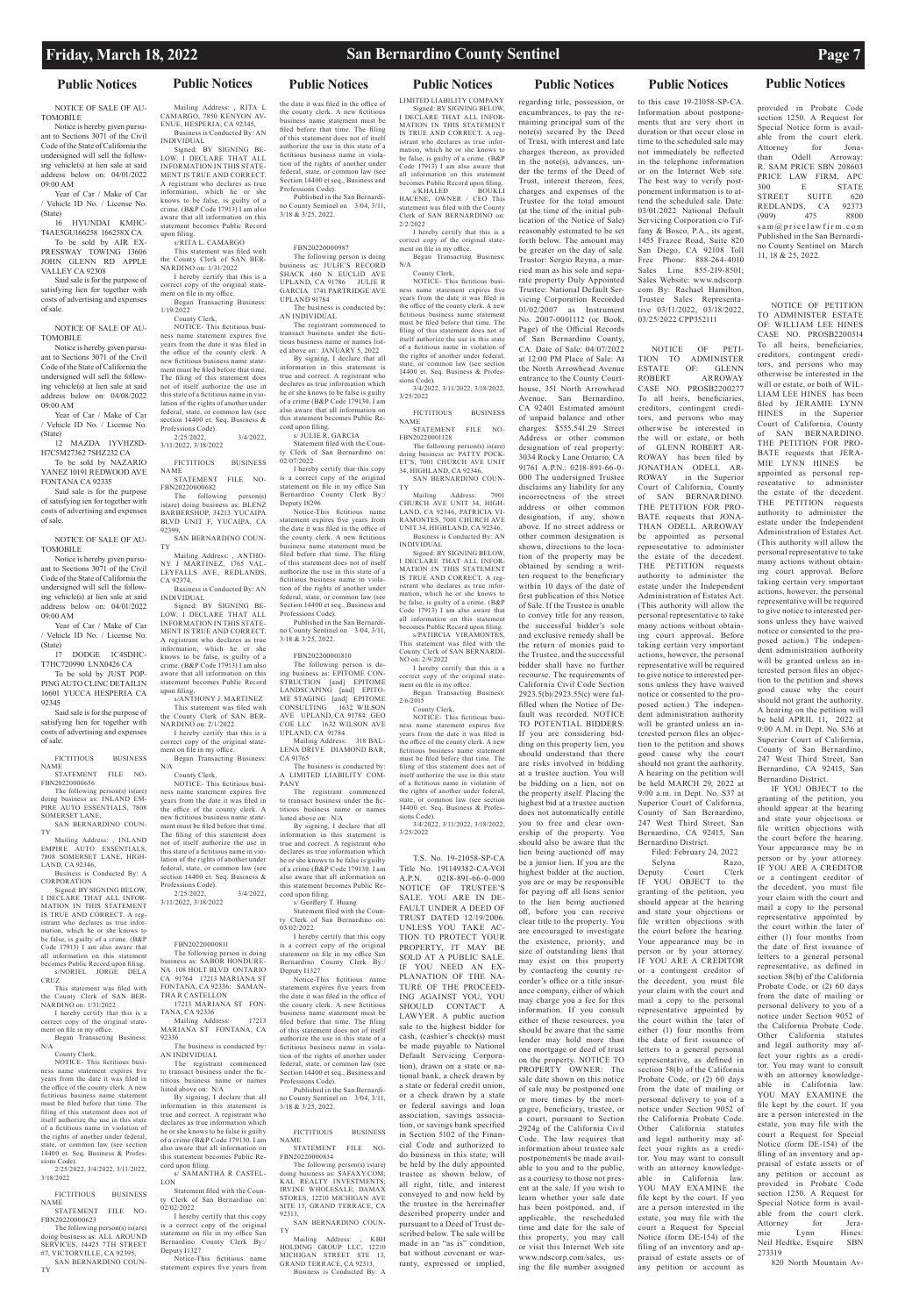Upland, CA 91786 (909) 579 2233 Fax (909) 618 1622 hedtkelg@gmail.com Published in the San Bernardino County Sentinel on March 11, 18 & 25, 2022.

## **Public Notices Public Notices Public Notices Public Notices Public Notices Public Notices Public Notices**

enue

NOTICE OF PETITION TO ADMINISTER ES-TATE OF DONALD MEL-VIN SPOONER, CASE NO.

PROSB 2200300

To all heirs, beneficiaries, creditors, and contingent creditors of DONALD MEL-VIN SPOONER, and persons who may be otherwise interested in the will or estate, or both: A petition has been filed by JANICE K. PAINO in the Superior Court of California, County of SAN BERNARDI-NO, requesting that JANICE K. PAINO be appointed administrator to administer the estate of the decedent.

The petition requests that the decedent's will and codicils, if any, be admitted to probate. The will and any codicils are available for examination in the file kept by the court.

The petition requests authority to administer the estate under the Independent Administration of Estates Act. This authority will allow the personal representative to take many actions without obtaining court approval. Before taking certain very important actions, however, the personal representative will be required to give notice to interested persons unless they have waived notice or consented to the proposed action. The independent administration authority will be granted unless an interested person files an objection to the petition and shows good cause why the court should not grant the authority.

YOU MAY EXAMINE the file kept by the court. If you are interested in the estate, you may request special notice of the filing of an inventory and appraisal of estate assets or of any petition or account as provided in Section 1250 of the California Probate Code.

ANNIE ZHANG to ANNIE SHEN

The petition is set for hearing in Dept. No. S36 at SUPERIOR COURT OF CALIFORNIA, COUNTY OF SAN BERNARDINO SAN BERNARDINO DISTRICT – PROBATE DIVISION 247 W. 3rd STREET SAN BER-NARDINO, CA 92415-0212 on APRIL 4, 2022 at 09:00 AM

IF YOU OBJECT to the granting of the petition, you should appear at the hearing and state your objections or file written objections with the court before the hearing. Your appearance may be in person or by your attorney.

IF YOU ARE A CREDI-TOR or a contingent creditor of the deceased, you must file your claim with the court and mail a copy to the personal representative appointed by the court within the later of either (1) four months from the date of first issuance of letters to a general personal representative, as defined in subdivision (b) of Section 58 of the California Probate Code, or (2) 60 days from the date of mailing or personal delivery of the notice to you under Section 9052 of the California Probate Code.

VANNAH STARNES filed with this court for a decree changing names as follows:<br>SAVANNAH RENEE SAVANNAH RENEE<br>ARNES to ASPEN STARNES to

Attorney for the Petitioner: MARY M. BADER 9227 HAVEN AVENUE, SUITE 368 RANCHO CUCAMON-GA, CA 91730 Telephone: (909) 945-2775 Fax: (909) 945-2778

Published in the San Bernardino County Sentinel on March 11, 18 & 25, 2022.

ORDER TO SHOW CAUSE FOR CHANGE OF CASE NUMBER CIV SB

NAME 2201618

[and]

The registrant commenced to transact business under the fictitious business name or names listed above on: 03/07/2007 By signing, I declare that all information in this statement is true and correct. A registrant who declares as true information which he or she knows to be false is guilty of a crime (B&P Code 179130. I am also aware that all information on this statement becomes Public Record upon filing. S/ TRACY J COFFMAN Statement filed with the Coun-Clerk of San Bernardino on:

TO ALL INTERESTED PERSONS: Petitioner: CHEN LIN, on behalf of minors EMMA ZHANG and ANNIE ZHANG filed with this court for a decree changing names as follows:

EMMA ZHANG to EMMA SHEN

> is a correct copy of the original statement on file in my office San Bernardino County Clerk By:/ Notice-This fictitious name statement expires five years from the date it was filed in the office of ing business as: TOO SWEET DESIGNS 7154 DAYBREAK PL RANCHO CUCAMONGA, CA 91701: ERIC LIU 7154 DAYBREAK PL RANCHO CUCAMONGA, CA

THE COURT ORDERS that all persons interested in this matter appear before this court at the hearing indicated below to show cause, if any, why the petition for change of name should not be granted. Any person objecting to the name changes described above must file a written objection that includes the reasons for the objection at least two court days before the matter is scheduled to be heard and must appear at the hearing to show cause why the petition should not be granted. If no written objection is timely filed, the court may grant the

> Mailing Address: 11100 4TH STREET G301 RANCHO CUCAMONGA, CA 91730 The business is conducted by: A CORPORATION registered with the State of California

petition without a hearing. Notice of Hearing: Date: April 18, 2022

Time: 09:00 AM Department: S-17 The address of the court is Superior Court of Cali-

fornia, County of San Bernardino, 247 West Third Street, San

> S/ JENNIFER JONES Statement filed with the Coun-Clerk of San Bernardino on:

Bernardino, CA 92415, San Bernardino District-

Civil Division IT IS FURTHER OR-DERED that a copy of this order be published in the San Bernardino County Sentinel in San Bernardino County California, once a week for four successive weeks prior to the date set for hearing of the

petition.

Dated: 02/14/2022 John M. Pacheco Judge of the Superior Court.

> The following person is doing business as: RP REAL ESTATE LLC 8280 ASPEN AVE., STE 175 RANCHO CUCAMONGA, CA 91730: ...<br>DD DEAL ESTATE LLC 1382 ELGIN WAY CORONA, CA

Published in the San Bernardino County Sentinel on 3/11, 3/18, 3/25 & 4/1, 2022.

ORDER TO SHOW CAUSE FOR CHANGE OF NAME CASE NUMBER CIV SB

2202828 TO ALL INTERESTED PERSONS: Petitioner: SA-

I hereby certify that this copy is a correct copy of the original statement on file in my office San Bernardino County Clerk By:/ Deputy I1327

Notice-This fictitious name statement expires five years from the date it was filed in the office of the county clerk. A new fictitious business name statement must be filed before that time. The filing of this statement does not of itself authorize the use in this state of a fictitious business name in violation of the rights of another under federal, state, or common law (see Section 14400 et seq., Business and Professions Code).

must appear at the hearing to show cause why the petition should not be granted. If no written objection is timely filed, the court may grant the petition without a hearing.

91701 [and]

Notice of Hearing: Date: April 14, 2022 Time: 09:00 AM Department: S-17 The address of the court is Superior Court of Cali-

fornia, County of San Bernardino,

247 West Third Street, San Bernardino, CA 92415, San Bernardino District-Civil Division

IT IS FURTHER OR-DERED that a copy of this order be published in the San Bernardino County Sentinel in San Bernardino County California, once a week for four successive weeks prior to

filed before that time. The filing of this statement does not of itself authorize the use in this state of a fictitious business name in violation of the rights of another under federal, state, or common law (see Section 14400 et seq., Business and Professions Code). Published in the San Bernardino County Sentinel on 3/11, 3/18,

the date set for hearing of the petition. Dated: 03/01/2022 John M. Pacheco Judge of the Superior



FBN20220002009 The following person is do-ing business as: INDEPENDENT PETROLEUM 14264 VALLEY BOULEVARD FONTANA, CA 92335: TRACY J COFFMAN 3115 HEATHER DRIVE FULLER-

> registrants to transact business under the fictitious business name or names listed above on: N/A

TON, CA 92835

The business is conducted by:

AN INDIVIDUAL

Statement filed with the County Clerk of San Bernardino on: 03/08/2022

Published in the San Bernardi-County Sentinel on 3/11, 3/18,

RENEE STARNES THE COURT ORDERS that all persons interested in this matter appear before this court at the hearing indicated below to show cause, if any, why the petition for change of name should not be granted. Any person objecting to the name changes described above must file a written objection that includes the reasons for the objection at least two court days before the matter is scheduled to be heard and also aware that all information on this statement becomes Public Record upon filing.  $02/18/2022$ Bernardino County Clerk By:/ Deputy I8296 statement expires five years from the date it was filed in the office of the county clerk. A new fictitious

MARCH 1, 2022

I hereby certify that this copy

Deputy I1327

the county clerk. A new fictitious business name statement must be filed before that time. The filing of this statement does not of itself authorize the use in this state of a fictitious business name in violation of the rights of another under federal, state, or common law (see Section 14400 et seq., Business and

Professions Code).

Published in the San Bernardino County Sentinel on 3/11, 3/18,

3/25 & 4/1, 2022.

FBN20220001529 The following person is doing business as: GOLD STANDARD EVENTS 11100 4TH STREET G301 RANCHO CUCAMONGA,

CA 91730:

ing names as follows: Antonio Balcazar THE

VISIONAIRE CONSULTING GROUP LLC 11100 4TH STREET G301 RANCHO CUCAMONGA,

CA 91730

202016011125

The registrant commenced to transact business under the fictitious business name or names listed above on: February 13, 2022 By signing, I declare that all information in this statement is true and correct. A registrant who declares as true information which he or she knows to be false is guilty of a crime (B&P Code 179130. I am

### AMENDED FICTITIOUS BUSINESS NAME STATEMENT FILE NO-

I hereby certify that this copy is a correct copy of the original statement on file in my office San

Notice-This fictitious name

business name statement must be

 $02/04/2022$ ,  $02/11/2022$ ,  $02/25/2022$ ;  $02/18/2022$ ,  $02/25/2022$ ;<br> $03/11/2022$   $03/18/2022$  $03/18/2022$ 03/25/2022, 04/01/2022

3/25 & 4/1, 2022.

FBN20220002028

92879 The business is conducted by: A LIMITED LIABILITY COM-

PANY registered with the State of California 202200111463

### The registrant commenced to transact business under the fic-

titious business name or names listed above on: February 7, 2022 By signing, I declare that all information in this statement is true and correct. A registrant who declares as true information which he or she knows to be false is guilty

> THE PETITION requests authority to administer the estate under the Independent Administration of Estates Act. (This authority will allow the personal rep-resentative to take many actions without obtaining court approval. Before taking certain very im-portant actions, however, the personal representa-tive will be required to give notice to interested persons unless they have waived notice or consented to the proposed action.) The in-dependent administration authority will be granted unless an inter-ested person files an objection to the petition and shows good cause

of a crime (B&P Code 179130. I am also aware that all information on this statement becomes Public Record upon filing. S/ RAINER PEDRAZ

Statement filed with the Coun-Clerk of San Bernardino on: 03/07/2022

> YOU MAY EXAM-INE the file kept by the court. If you are a person interested in the estate, you may file with the court a Request for Special Notice (form DE-154) of the filing of an inventory and appraisal of estate assets or of any petition or account as provided in Probate Code section 1250. A Request for Special Notice form is available from the court clerk.

LAW OFFICE OF **LAMBERT** 

Published in the San Bernardi-County Sentinel on 3/11, 3/18, 3/25 & 4/1, 2022.

### FBN20220001769 The following person is do-

KIMBERLY M ROMERO 7154 DAYBREAK PL RANCHO CUCAMONGA, CA 91701 The business is conducted by:

A GENERAL PARTNERSHIP The registrants commenced to transact business under the fictitious business name or names listed above on: May 3, 2021

By signing, I declare that all information in this statement is true and correct. A registrant who declares as true information which he or she knows to be false is guilty of a crime (B&P Code 179130. I am also aware that all information on this statement becomes Public Record upon filing.

S/ ERIC LIU

Statement filed with the County Clerk of San Bernardino on: 03/01/2022

I hereby certify that this copy is a correct copy of the original statement on file in my office San Bernardino County Clerk By:/

Deputy I1327 Notice-This fictitious name statement expires five years from the date it was filed in the office of the county clerk. A new fictitious business name statement must be filed before that time. The filing of this statement does not of itself authorize the use in this state of a fictitious business name in violation of the rights of another under federal, state, or common law (see Section 14400 et seq., Business and Professions Code).

Published in the San Bernardino County Sentinel on 3/11, 3/18, 3/25 & 4/1, 2022.

### FBN20220002054

The following person is doing business as: MOO MOO COWS BLUE WHALE LOGISTICS

6870 ROVATO PLACE RANCHO CUCAMONGA, CA 91701:

INC 1826 W MOSSBERG AVE WEST COVINA, CA 91790

The business is conducted by:

with the State of California as

A CORPORATION registered C4681738

By signing, I declare that all information in this statement is true and correct. A registrant who declares as true information which he or she knows to be false is guilty of a crime (B&P Code 179130. I am also aware that all information on this statement becomes Public Record upon filing. S/ YING GUAN

I hereby certify that this copy is a correct copy of the original statement on file in my office San Bernardino County Clerk By:/ Deputy I1327

Notice-This fictitious name statement expires five years from the date it was filed in the office of the county clerk. A new fictitious business name statement must be filed before that time. The filing of this statement does not of itself

authorize the use in this state of a fictitious business name in violation of the rights of another under federal, state, or common law (see Section 14400 et seq., Business and

Professions Code).

3/25 & 4/1, 2022.

NOTICE OF HEARING DECEDENT'S ESTATE

OR TRUST

MARK HARLAN JACK-

SON

Case Number:

PROSB2101053

Superior Court of California, County of San Bernardino, 247 W. Third St., San Bernardino, CA 92415, Justice

Center

IN THE MATTER OF: MARK HARLAN JACKSON This notice is required by law. You are not required to appear in court, but you may attend the hearing and object or respond if you wish. If you do not respond or attend the hearing, the court may act on the filing without you. 1. NOTICE is given that: WILLIAM V. LANDECENA has filed a PETITION TO ESTABLISH FACT, TIME, AND PLACE OF DEATH OF MARK HARLAN JACKSON 2. A HEARING on the matter described in 1 will be

held as follows: Hearing Date

9:00 A.M., Dept. S35. NOTICE

Date: 07/14/2022, Time:

If the filing described in 1 is a report of the status of a decedent's estate administration made under Probate Code Section 12200, YOU HAVE THE RIGHT TO PETITION FOR AN ACCOUNTING UNDER SECTION 10950 OF THE PROBATE CODE.

Requests for Ac-commo-

dations

Assistive listening systems, computer-assisted realtime captioning, or sign language interpreter services are available if you ask at least five days before the hearing. Contact the clerk's office or go to www.courts.ca.gov/forms for Request for Accommoda-tions by Persons With Disa-bilties and Response (form MC-410). (Civil Code section 54.8.) J BENJAMIN SELTERS

III

(SBN 082786) SELTERS & SELTERS ATTORNEYS AT LAW 399 W MISSION BLVD

#K

POMONA CA 91766 TELEPHONE NO.: (909)

622-2507

FAX NO.: (909) 622-0545 CN984774 JACKSON Mar 11,18,25, Apr 1, 2022

ORDER TO SHOW CAUSE FOR CHANGE OF

NAME CASE

NUMBER CIV SB

2200161

TO ALL INTERESTED PERSONS: Petitioner: Carlos Eduardo Sarmiento filed with this court for a decree chang-

Carlos Eduardo Sarmiento

COURT ORDERS that all persons interested in this matter appear before this court at the hearing indicated below to show cause, if any, why the petition for change of name should not be granted. Any person objecting to the name changes described above must file a written objection that includes the reasons for the objection at least two court days before the matter is scheduled to be heard and must appear at the hearing to show cause why the petition should not be granted. If no written objection is timely filed, the court may grant the petition without a hearing.

Notice of Hearing: Date: 04/08/2022 Time: 09:00 AM Department: 516

The address of the court is Superior Court of California,County of San Bernardino, 247 West Third Street, San Bernardino, CA 92415

IT IS FURTHER OR-DERED that a copy of this order be published in the San Bernardino County Sentinel in San Bernardino County California, once a week for four successive weeks prior to the date set for hearing of the petition.

Dated: 02/25/2022 Judge of the Superior Court: John M. Pacheco Published in the San

Bernardino County Sentinel on 03/11/2022, 03/18/2022, 03/25/2022, 04/01/2022

FBN20220000641 The following person(s) is(are) doing business as: OUTSTAND-ING CONSULTING SERVICES,

8561 FOOTHIL BLVD SPC 106, RANCHO CUCAMONGA, CA 91730

SAN BERNARDINO COUN-TY

Mailing Address: , TAMMO WILKENS, 8651 FOOTHILL BLVD SPC 106, RANCHO CU-CAMONGA, CA 91730 Business is Conducted By: AN INDIVIDUAL Signed: BY SIGNING BE-LOW, I DECLARE THAT ALL INFORMATION IN THIS STATE-MENT IS TRUE AND CORRECT. A registrant who declares as true information, which he or she knows to be false, is guilty of a crime. (B&P Code 17913) I am also aware that all information on this statement becomes Public Record upon filing.

s/TAMMO WILKENS This statement was filed with the County Clerk of SAN BER-NARDINO on: 01/31/2022

I hereby certify that this is a correct copy of the original statement on file in my office.

Began Transacting Business: 01/02/2022

County Clerk, NOTICE- This fictitious busi-ness name statement expires five years from the date it was filed in the office of the county clerk. A new fictitious business name statement must be filed before that time. The filing of this statement does not of itself authorize the use in this state of a fictitious name in violation of the rights of another under federal, state, or common law (see section 14400 et. Seq. Business & Professions Code).

### NOTICE OF PETITION TO ADMINISTER ESTATE OF LAURA DENISE LOCK-

ETT aka LAURA D. LOCK-ETT aka LAURA LOCKETT Case No. PROSB2200363 To all heirs, beneficiaries, creditors, con-tingent creditors, and persons who may other-

wise be interested in the will or estate, or both, of LAURA DE-NISE LOCKETT aka LAURA D. LOCKETT aka LAURA LOCKETT A PETITION FOR PRO-

BATE has been filed by Christopher Michael Lockett in the Superior Court of California, County of SAN BER-NARDI-

NO. THE PETITION FOR PRO-BATE requests that Christopher Michael Lockett be appointed as personal representative to administer the estate of the decedent.

why the court should not grant the authority.

A HEARING on the petition will be held on April 18, 2022 at 9:00 AM in Dept. No. S35 located at 247 W. Third St., San Bernardino, CA 92415.

IF YOU OBJECT to the granting of the petition, you should appear at the hearing and state your objections or file written objections with the court before the hearing. Your appearance may be in person or by your attorney.

IF YOU ARE A CREDI-TOR or a contingent creditor of the decedent, you must file your claim with the court and mail a copy to the personal representative appointed by the court within the later of either (1) four months from the date of first issuance of letters to a general per-sonal representative, as defined in section 58(b) of the California Probate Code, or (2) 60 days from the date of mailing or personal delivery to you of a notice under section 9052 of the

California Probate Code. Other California statutes and legal au-thority may affect your rights as a creditor. You may want to consult with an attorney knowledgeable in California law.

Attorney for petitioner:

JAMES L LEESTMA ESQ SBN 207311

LEESTMA 7301 TOPANGA CYN BL STE 202

CANOGA PARK CA 91303 CN985396 LOCKETT Mar 18, 25, Apr 1, 2022

NOTICE OF PETITION TO ADMINISTER ESTATE OF: WANDA PAT SAWYER CASE NO. PROSB2200341 To all heirs, beneficiaries, creditors, contingent creditors, and persons who may otherwise be interested in the will or estate, or both of WANDA PAT SAWYER A PETITION FOR PRO-BATE has been filed by<br>ALEXANDER EDWARD **ALEXANDER** PANATTONI in the Superior Court of California, County of SAN BERNARDINO. THE PETITION FOR PRO-BATE requests that ALEXAN-DER EDWARD PANATTONI be appointed as personal representatives to administer the estate of the decedent.

THE PETITION requests authority to administer the estate under the Independent Administration of Estates Act. (This authority will allow the personal representative to take many actions without obtaining court approval. Before taking certain very important actions, however, the personal representative will be required to give notice to interested persons unless they have waived notice or consented to the proposed action.) The independent administration authority will be granted unless an interested person files an objection to the petition and shows good cause why the court should not grant the authority. A hearing on the petition will be held in Dept. No. S-35 at 9:00 a.m. on APRIL 14, 2022 at Superior Court of California, County of San Bernardino, 247 West Third Street, San Bernardino, CA 92415, San Bernardino District.<br>IF YOU OBJECT to the YOU OBJECT to the granting of the petition, you should appear at the hearing and state your objections or file written objections with the court before the hearing. Your appearance may be in person or by your attorney. IF YOU ARE A CREDITOR or a contingent creditor of the decedent, you must file your claim with the court and mail a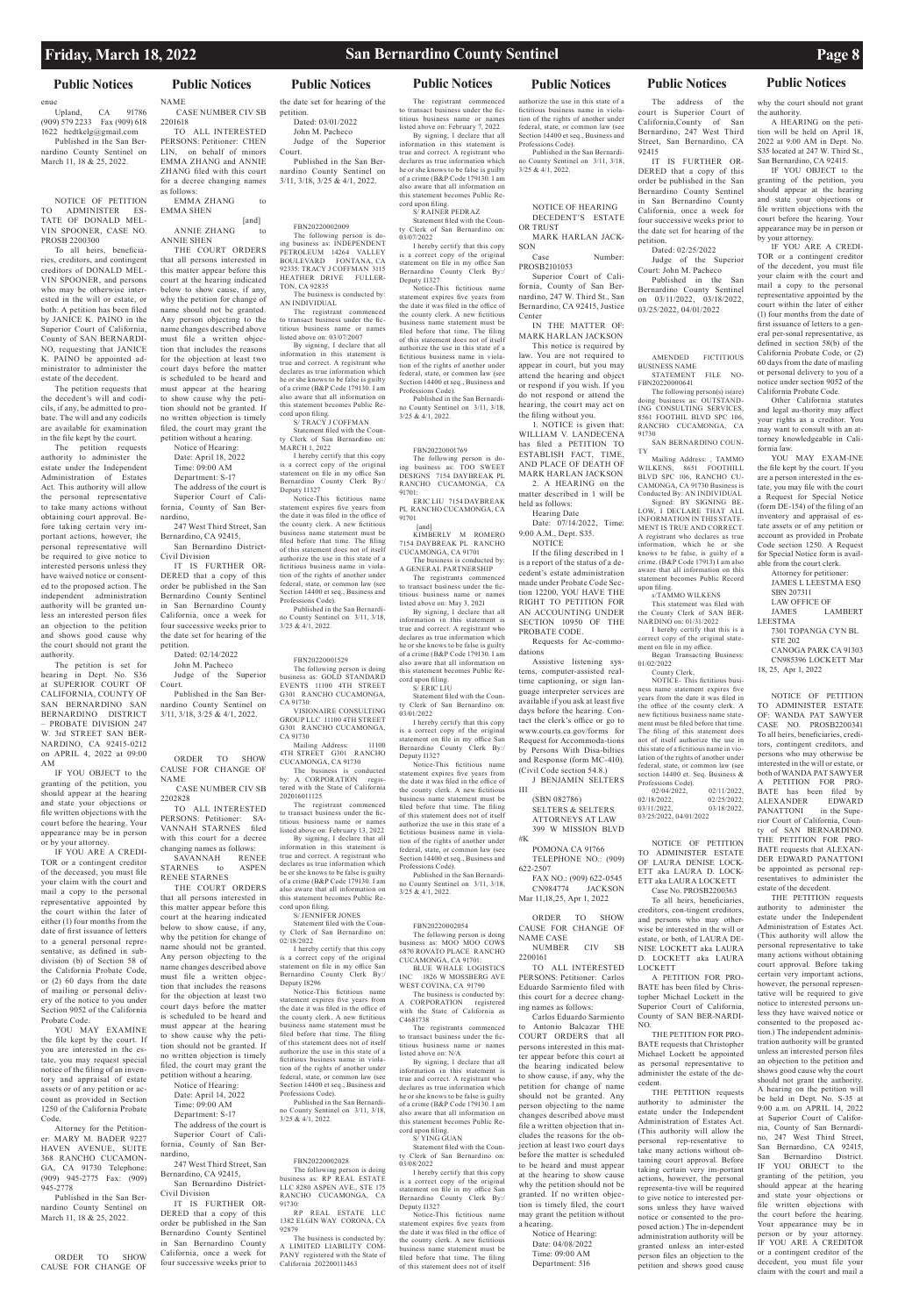copy to the personal representative appointed by the court within the later of either (1) four months from the date of first issuance of letters to a general personal representative, as defined in section 58(b) of the California Probate Code, or (2) 60 days from the date of mailing or personal delivery to you of a notice under Section 9052 of the California Probate Code. Other California statutes and legal authority may affect your rights as a creditor. You may want to consult with an attorney knowledgeable in California law. YOU MAY EXAMINE the file kept by the court. If you are a person interested in the estate, you may file with the court a Request for Special Notice (form DE-154) of the filing of an inventory and appraisal of estate assets or of any petition or account as provided in Probate Code section 1250. A Request for Special Notice form is available from the court clerk. Attorney for the Petitioner: MI-CHAEL C. MADDUX, ESQ.<br>1894 COMMERCENT-COMMERCENT-ER WEST, SUITE 108 SAN BERNARDINO, CA 92408 Telephone No: (909) 890-2350 Fax No: (909) 890-0106 Published in the San Bernardino County Sentinel on March 18, 25 & April 1, 2022.

NOTICE OF PETITION TO ADMINISTER ESTATE OF GERALDINE HATCH, CASE NO. PROSB 2200301

To all heirs, beneficiaries, creditors, and contingent creditors of GERALDINE HATCH, and persons who may be otherwise interested in the will or estate, or both: A petition has been filed by ANITA R. HANSON in the Superior Court of California, County of SAN BERNARDINO, requesting that ANITA R. HANSON be appointed personal representative to administer the estate of the decedent.

The petition requests that the decedent's will and codicils, if any, be admitted to probate. The will and any codicils are available for examination in the file kept by the court.

SUGARLOAF, CA 92386 OXANA L TEPPONE 40100 PINE BENCH RD OAK GLEN, CA 92399 [and]

The petition requests authority to administer the estate under the Independent Administration of Estates Act. This authority will allow the personal representative to take many actions without obtaining court approval. Before taking certain very important actions, however, the personal representative will be required to give notice to interested persons unless they have waived notice or consented to the proposed action. The independent administration authority will be granted unless an interested person files an objection to the petition and shows good cause why the court should not grant the authority.

The petition is set for hearing in Dept. No. S35 at SU-PERIOR COURT OF CALI-FORNIA, COUNTY OF SAN BERNARDINO SAN BER-NARDINO DISTRICT – PRO-BATE DIVISION 247 W. 3rd STREET SAN BERNARDI-NO, CA 92415-0212 on APRIL 21, 2022 at 09:00 AM

IF YOU OBJECT to the granting of the petition, you should appear at the hearing and state your objections or file written objections with the court before the hearing. Your appearance may be in person or by your attorney.

IF YOU ARE A CREDI-TOR or a contingent creditor of the deceased, you must file your claim with the court and mail a copy to the personal representative appointed by the court within the later of either (1) four months from the date of first issuance of letters to a general personal representative, as defined in subdivision (b) of Section 58 of the California Probate Code, or (2) 60 days from the date of mailing or personal delivery of the notice to you under Section 9052 of the California Probate

rect copy of the original statement on file in my office.

## **Public Notices Public Notices Public Notices Public Notices Public Notices Public Notices Public Notices**

Code. YOU MAY EXAMINE the file kept by the court. If you are interested in the estate, you may request special notice of the filing of an inventory and appraisal of estate assets or of any petition or account as provided in Section 1250 of the California Probate Code.

as: THE MASONRY CON-NECTION COMPANY. 1444 CLAY ST REDLANDS, CA 92374 PRINCIPAL PLACE OF BUSI-NESS SAN BERNARDINO MICHAEL R. SANDOVAL 1444 CLAY ST REDLANDS, CA 92374. The business is conduct-ed by: AN INDIVIDUAL. The registrant commenced to transact business under the fictitious business name or names listed above on: N/A By signing, I declare that all information in this statement is true and correct. A registrant who declares as true information which he or she knows to be false is guilty of a crime (B&P Code 179130. I am also aware

Attorney for the Petitioner: HOWARD R. HAWKINS SBN 100875 LAW OFFICES OF HOWARD R. HAWKINS 2146 BONITA AVENUE LA VERNE, CA 91750 Telephone: (909) 593-1388 Fax: (909) 392-4554 law.hrh@verizon.net

Published in the San Bernardino County Sentinel on March 18, 25 & April 1, 2022.

### FBN FBN202200021212 The following person is doing business as: FOUR SEASONS GETAWAY 451 VICTORIA LN

DION A CUEVAS 40100 PINE BENCH RD OAK GLEN, CA 92399 Mailing Address: 40100 PINE BENCH RD OAK GLEN, CA 92399

The busine

A MARRIED COUPLE The registrant commenced to transact business under the fictitious business name or names listed

above on: JANUARY 17, 2022 By signing, I declare that all information in this statement is true and correct. A registrant who declares as true information which he or she knows to be false is guilty of a crime (B&P Code 179130. I am also aware that all information on this statement becomes Public Record upon filing. s/ OXANA L TEPPONE

Statement filed with the Coun-Clerk of San Bernardino on: 03/08/2022

I hereby certify that this copy is a correct copy of the original state-ment on file in my office San Bernardino County Clerk By:/Deputy I5199

Notice-This fictitious name tatement expires five years from the date it was filed in the office of the county clerk. A new fictitious business name statement must be filed before that time. The filing of this statement does not of itself authorize the use in this state of a fictitious business name in violation of the rights of another under federal, state, or common law (see Section 14400 et seq., Business and Professions Code). Published in the San Bernardi-

no County Sentinel on 3/18, 3/25, 3/1 & 3/8, 2022.

AMENDED FICTITIOUS BUSI-NESS NAME STATEMENT FILE NO-FBN20210012330

The following person(s) is(are) doig business as: SKYLINK INFOSYS, MBA BIZ SOLUTIONS, 15091 KIT-FOX LN, VICTORVILLE, CA 92394 SAN BERNARDINO COUNTY Mailing Address: 15091 KITFOX LN, VICTORVILLE, CA, 92394,

MBA BAGGA ENTERPRISES LLC Business is Conducted By: A LIMITED LIABILITY COMPANY Signed: BY SIGNING BELOW, I DECLARE THAT ALL INFOR-MATION IN THIS STATEMENT IS

TRUE AND CORRECT. A registrant who declares as true information, which he or she knows to be false, is guilty of a crime. (B&P Code 17913) I am also aware that all information on this statement becomes Public Record upon filing. s/RAGHBIR BAGGA

This statement was filed with the County Clerk of SAN BERNARDINO on: 12/15/2021 I hereby certify that this is a cor-

Began Transacting Business: N/A

County Clerk,

NOTICE- This fictitious business name statement expires five years from the date it was filed in the office of the county clerk. A new fictitious business name statement must be filed before that time. The filing of this statement does not of itself authorize the use in this state of a fictitious name in violation of the rights of another under federal, state, or common law (see section 14400 et. Seq. Business & Professions Code).

1/14/2022; 02/11/2022,<br>02/18/2022.

12/24/2021, 12/31/2021, 1/7/2022,

02/18/2022, 02/25/2022,

03/04/2022; 03/18/2022, 03/25/2022, 04/01/2022, 04/08/2022

FBN 20220001691 The following person is doing busi-

FBN 20220001208<br>
c following person is doing The following person is doing business as: UPLAND TRANS-MISSIONS & SALES. 530 E. 90TH ST. UPLAND, CA 91786 PRINCIPAL PLACE OF BUSI-NESS SAN BERNARDINO OSCAR GUTIERREZ 530 E. 9TH ST. UPLAND, CA 91786. The business is conduct-ed by: AN INDIVIDUAL. The registrant commenced to transact business under the fictitious business name or names listed above on: N/A By signing, I declare that all information in this statement is true and correct. A registrant who declares as true information which he or she knows to be false is guilty of a crime (B&P Code 179130. I am also aware that all information on this statement becomes Public Record upon filing. s/ OSCAR GUTIERREZ, OWNER Statement filed with the County Clerk of San Bernardino on: FEBRUARY 10,2022 I hereby certify that this copy is a correct copy of the original state-ment on file in my office San Bernardino County Clerk By:/Deputy Notice-This fictitious name statement expires five years from the date it was filed in the office of the county clerk. A new fictitious business name statement must be filed before that time. The filing of this statement does not of itself authorize the use in this state of a fictitious business name in violation of the rights of another under federal, state, or common law (see Section 14400 et seq., Business and Professions Code). Published in the San Bernardino County Sentinel 02/25/2022, 03/04/2022, 03/11/2022, 03/18/2022 CNB-B8202211IR

that all information on this statement becomes Public Record upon filing. s/MICHAEL R. SANDOVAL, OWNER Statement filed with the Coun-ty Clerk of San Bernardino on: FEBRUARY 24, 2022 I hereby certify that this copy is a correct copy of the original state-ment on file in my office San Bernardino County Clerk By:/Deputy Notice-This fictitious name statement expires five years from the date it was filed in the office of the county clerk. A new fictitious business name statement must be filed before that time. The filing of this statement does not of itself horize the use in this state of a fictitious business name in violation of the rights of another under federal, state, or common law (see Section 14400 et seq., Business and Professions Code). Published in the San Bernardino Coun-Sentinel 02/25/2022, 03/04/2022, ty Sentinel 02/25/2022, 03/04/2022<br>03/11/2022, 03/18/2022 CN-BB8202215MT

FBN 20220000648 The following person is doing business as: OPTIMIST PACK-AGING. 533 W MONTEREY<br>AVE POMONA, CA 91768 AVE POMONA, CA 91768 PRINCIPAL PLACE OF BUSI-NESS SAN BERNARDINO LUIS ALBERTO RUIZ 533 E MON-TEREY AVE POMONA, CA 91768. The business is conduct-ed by: AN INDIVIDUAL. The registrant commenced to transact business under the fictitious business name or names listed above on: N/A By signing, I declare that all information in this statement is true and<br>correct. A registrant who declares A registrant who declares as true information which he or she knows to be false is guilty of a crime (B&P Code 179130. I am also aware that all information on this statement becomes Public Record upon filing. s/ LUIS ALBERTO RUIZ, OWNER Statement filed with the County Clerk of San Bernardino on: JANUARY 31, 2022 I hereby certify that this copy is a correct copy of the original state-ment on file in my office San Bernardino County Clerk By:/Deputy Notice-This fictitious name statement expires five years from the date it was filed in the office of the county clerk. A new fictitious business name statement must be filed before that time. The filing of this statement does not of itself horize the use in this state of a fictitious business name in violation of the rights of another under federal, state, or common law (see Section 14400 et seq., Business and Professions Code). Published in the San Bernardino Coun-Sentinel 02/25/2022, 03/04/2022, ty Sentinel 02/25/2022, 03/04/2022<br>03/11/2022, 03/18/2022 CNB-B8202214CH

> FBN 20220001223 The following person is doing business as: RE/MAX TIME. 105355 FOOTHILL BLVD STE 460 RAN-CHO CUCAMONGA, CA 91730 PRINCIPAL PLACE OF BUSI-NESS SAN BERNARDINO HOUSEKEY REAL ESTATE CORP. 10535 FOOTHILL BLVD STE 460 RANCHO CUCAMONGA, CA 91730; 105355 FOOTHILL BLVD STE 460 RANCHO CUCAMONGA, CA 91730;

FBN 20220000914 The following person is doing business as: TACOS TIGRE. 1772 N. KENWOOD AVE. SAN BERNARDINO, CA 92404 PRINCIPAL PLACE OF BUSI-NESS SAN BERNARDINO HUMBERTO R CRUZ ROSAS 1772 N. KENWOOD AVE. SAN BERNARDI-NO, CA 92404; ESBEYDY LAUREL LOZANO 1772 N. KENWOOD AVE. SAN BERNARDINO, CA 92404. The business is conducted by: A MARRIED COUPLE. The registrant commenced to transact business under the fictitious business name or names listed above on: N/A signing, I declare that all information in this statement is true and correct. A registrant who declares as true information which he or she knows to be false is guilty of a crime (B&P Code 179130. I am also aware that all information on this statement becomes Public Record upon filing. s/ HUMBERTO R CRUZ<br>ROSAS. HUSBAND ROSAS, HUSBAND Statement filed with the Coun-ty Clerk of San Bernardino Clerk of San Bernardino<br>FEBRUARY 04, 2022 I hereby certify that this copy is a correct copy of the original statement on file in my office San Bernardino County Clerk By:/Deputy Notice-This fictitious name statement expires five years from the date it was filed in the office of the county clerk. A new fictitious business name statement must be filed before that time. The filing of this statement does not of itself authorize the use in this state of a fictitious business name in violation of the rights of another under federal, state, or common law (see Section 14400 et seq., Business and Professions Code). Published in the San Bernardino County Sentinel 02/25/2022, 03/04/2022,<br>03/11/2022, 03/18/2022 CNB-03/11/2022, 03/18/2022 B8202213IR FBN 20220001073 The following person is doing business as: ANJIX CLEANING SERVICES. 12403 CENTRAL AVE. #235 CHINO,

ness as: WORLD INVESTMENTS, LLC. 5559 GOLONDRINA DR SAN BERNARDINO, CA 92404<br>PRINCIPAL PLACE OF BUSI-<br>NESS SAN BERNARDINO<br>GUS &NINVESTMENTS, LLC 5559 GOLONDRINA DR SAN BERNARDI-NO, CA 92404; 5559 GOLONDRINA DR SAN BERNARDINO, CA 92404; The business is conducted by:<br>A LIMITED PARTNERSHIP. A LIMITED PARTNERSHIP. The registrant commenced to transact business under the fictitious business name or names listed above on: N/A By signing, I declare that all information in this statement is true and correct. A registrant who declares as true information which he or she was to be false is guilty of a crime (B&P Code 179130. I am also aware that all information on this statement<br>becomes Public Record upon filing. becomes Public Record upon filing. s/ GUSTAVO G. VALDEZ, MANAGING MEMBER Statement filed with the Coun-<br>ty Clerk of San Bernardino ty Clerk of San Bernardino on: FEBRUARY 08, 2022 I hereby certify that this copy is a correct copy of the original state-ment on file in my office San Bernardino County Clerk By:/Deputy Notice-This fictitious name statement expires five years from the date it was filed in the office of the county clerk. A new fictitious business name statement must be filed before that time. The filing of this statement does not of itself authorize the use in this state of a fictitious business name in violation of the rights of another under federal, state, or common law (see Section 14400 et seq., Business and Professions Code). Published in the San Bernardino Coun-Sentinel 02/25/2022, 03/04/2022 03/11/2022, 03/18/2022 CN-

CA 917104029 EAGLE ROCK BLVD.

APT 207 LOS ANGELES, CA 91710 PRINCIPAL PLACE OF BUSI-NESS SAN BERNARDINO NESS SAN BENNANDING<br>NILO S IBACARRA 4029 EA-<br>GLE ROCK BLVD. APT 207 GLE ROCK BLVD. APT 207 LOS ANGELES, CA 90065. The business is conduct-ed by: AN INDIVIDUAL. The registrant commenced to transact business under the fictitious busine name or names listed above on: N/A By signing, I declare that all information in this statement is true and correct. A registrant who declares as true information which he or she knows to be false is guilty of a crime (B&P Code 179130. I am also aware that all information on this statement becomes Public Record upon filing. NILO S IBACARRA, OWNER Statement filed with the County Clerk of San Bernardino on: FEBRUARY 08, 2022 I hereby certify that this copy is a correct copy of the original state-ment on file in my office San Bernardino County Clerk By:/Deputy Notice-This fictitious name statement expires five years from the date it was filed in the office of the county clerk. A new fictitious business name statement must be filed before that time. The filing of this statement does not of itself authorize the use in this state of a fictitious business name in violation of the rights of another under federal, state, or common law (see Section 14400 et seq., Business and Professions Code). Published in the San Bernardino County Sentinel 02/25/2022, 03/04/2022, 03/11/2022, 03/18/2022 CNB-B8202212IR

ed by: AN INDIVIDUAL. The registrant commenced to transact business under the fictitious business name or names listed above on: N/A By signing, I declare that all information in this statement is true and correct. A registrant who declares as true information which he or she knows to be false is guilty of a crime (B&P Code 179130. I am also aware that all information on this statement becomes Public Record upon filing. s/ JOHN A NUNO, OWNER Statement filed with the Coun-<br>ty Clerk of San Bernardino ty Clerk of San Bernardino on: FEBRUARY 08, 2022 I hereby certify that this copy is a correct copy of the original statement on file in my office San Bernardino County Clerk By:/Deputy nardino County Clerk By:/Deputy Notice-This fictitious name statement expires five years from the date it was filed in the office of the county clerk. A new fictitious business name statement must be filed before that time. The filing of this statement does not of itself authorize the use in this state of a fictitious business name in violation of the rights of another under federal, state or common law (see Section 14400 et seq., Business and Professions Code). Published in the San Bernardino County Sentinel 02/25/2022, 03/04/2022, 03/11/2022, 03/18/2022 CN-

The following person is doing busi-ness as: FRANCO TOWING. 11518 MESA VIE DR PHELAN, CA 923713745 VALLEY BLVD SPC #57 WALNUT, CA 91789 PRINCIPAL PLACE OF BUSI-NESS SAN BERNARDINO ANTONIO FRANCO 11518 MESA VIEW DR PHELAN, CA 92371.<br>The business is conduct-The business is conduct-ed by: AN INDIVIDUAL. The registrant commenced to transact business under the fictitious business name or names listed above on: N/A By signing, I declare that all information in this statement is true and correct. A registrant who declares as true information which he or she knows to be false is guilty of a crime (B&P Code 179130. I am also aware that all information on this statement becomes Public Record upon filing. s/ ANTONIO FRANCO, OWNER Statement filed with the County Clerk of

FBN 20220001148

The following person is doing busi-ness as: ROBLES REMEDIATION SERVICES. 6861 MANCHES-TER CT FONTANA, CA 92336 PRINCIPAL PLACE OF BUSI-NESS SAN BERNARDINO GERARDO J ROBLES 6861 MAN-CHESTER CT FONTANA, CA 92336. The business is conduct-ed by: AN INDIVIDUAL. The registrant commenced to transact business under the fictitious business name or names listed above on: N/A By signing, I declare that all information in this statement is true and correct. A registrant who declares as true information which he or she knows to be false is guilty of a crime (B&P Code 179130. I am also aware that all information on this statement becomes Public Record upon filing. becomes Public Record upon filing. s/ GERARDO J ROBLES, OWNER Statement filed with the Coun-ty Clerk of San Bernardino on: FEBRUARY 09, 2022 I hereby certify that this copy is a correct copy of the original statement on file in my office San Ber-nardino County Clerk By:/Deputy Notice-This fictitious name statement expires five years from the date it was filed in the office of the county clerk. A new fictitious business name statement must be filed before that time. The filing of this statement does not of itself authorize the use in this state of a fictitious business name in violation of the rights of another under federal, state or common law (see Section 14400 et seq., Business and Professions Code). Published in the San Bernardino Coun-ty Sentinel 02/25/2022, 03/04/2022, 03/11/2022, 03/18/2022 CNB-B8202210IR FBN 20220001209 The following person is do-

ing business as: DELICIOSO EATS. 8567 CAVA DRIVE RAN-

CHO CUCAMONGA, CA 91730<br>PRINCIPAL PLACE OF BUSI-<br>NESS SAN BERNARDINO<br>ESPARZA SIX ENTERPRISE,<br>LLC 8567 CAVA DRIVE RAN-

CHO CUCAMONGA, CA 91730; 8567 CAVA DRIVE RANCHO CUCAMONGA, CA 91730; . The business is conducted by: A LIMITED LIABILITY COMPANY. The registrant commenced to transact business under the fictitious business name or names listed above on: N/A By signing. I declare that all information in this statement is true and correct. A registrant who declares as true information which he or she knows to be false is guilty of a crime (B&P Code 179130. I am also aware that all information on this statement becomes Public Record upon filing. s/ ESTHER AFLENE ESPAR-ZA, MANAGING MEMBER Statement filed with the County Clerk of San Bernardino on: FEBRUARY 10, 2022 I hereby certify that this copy is a correct copy of the original state-ment on file in my office San Bernardino County Clerk By:/Deputy Notice-This fictitious name statement expires five years from the date it was filed in the office of the county clerk. A new fictitious business name statement must be filed before that time. The filing of this statement does not of itself authorize the use in this state of a fictitious business name in violation of the rights of another under federal, state, or common law (see Section 14400 et seq., Business and Professions Code). Published in the San Bernardino County Sentinel 02/25/2022, 03/04/2022, 03/11/2022, 03/18/2022 CNB-B8202209IR

FBN 20220001146 The following person is doing busi-ness as: FLASH MASTERS. 17102 FERN ST FONTANA, CA 92336 PRINCIPAL PLACE OF BUSI-NESS SAN BERNARDINO GUILLERMO TOVAR 17102 FERN ST FONTANA, CA 92336.<br>The business is conduct-The business is conduct-ed by: AN INDIVIDUAL. The registrant commenced to transact business under the fictitious business name or names listed above on: N/A By signing, I declare that all information in this statement is true and correct. A registrant who declares as true information which he or she knows to be false is guilty of a crime (B&P Code 179130. I am also aware that all information on this statement becomes Public Record upon filing.  $s/$  GUILLERMO TOVAR, OWNER Statement filed with the Coun-ty Clerk of San Bernardino FEBRUARY 09, 2022 I hereby certify that this copy is a correct copy of the original state-ment on file in my office San Bernardino County Clerk By:/Deputy Notice-This fictitious name statement expires five years from the date it was filed in the office of the county clerk. A new fictitious business name statement must be filed before that time. The filing of this statement does not of itself authorize the use in this state of a fictitious business name in violation of the rights of another under federal, state, or common law (see Section 14400 et seq., Business and Professions Code). Published in the San Bernardino County Sentinel 02/25/2022, 03/04/2022, 03/11/2022, 03/18/2022 CNB-B8202208CH

### FBN 20220001106 The following person is doing business as: LINES & CONCEPTS DRAFT-ING SERVICES. 1006 N EUCA-LYPTUS AVE RIALTO, CA 92376 PRINCIPAL PLACE OF BUSI-<br>NESS SAN BERNARDING SAN BERNARDINO ANA M OBANDO 1006 N EUCA-LYPTUS AVE RIALTO, CA 92376. The business is conduct-ed by: AN INDIVIDUAL. The registrant commenced to transact business under the fictitious business name or names listed above on: N/A

By signing, I declare that all information in this statement is true and correct. A registrant who declares as true information which he or she knows to be false is guilty of a crime (B&P Code 179130. I am also aware that all information on this statement becomes Public Record upon filing. s/ ANA M OBANDO, OWNER Statement filed with the Coun-ty Clerk of San Bernardino on: FEBRUARY 09, 2022

I hereby certify that this copy is a correct copy of the original statement on file in my office San Bernardino County Clerk By:/Deputy Notice-This fictitious name statement expires five years from the date it was filed in the office of the county clerk. A new fictitious business name statement must be filed before that time. The filing of this statement does not of itself authorize the use in this state of a fictitious business name in violation of the rights of another under federal, state or common law (see Section 14400 et seq., Business and Professions Code). Published in the San Bernardino Coun-Shahed in the Ball Bernardine Board<br>Sentinel 02/25/2022, 03/04/2022, 03/11/2022, 03/18/2022 CN-BB8202207MT

The business is conduct-ed by: A CORPORATION. The registrant commenced to transact business under the fictitious business name or names listed above on: N/A By signing, I declare that all information in this statement is true and correct. A registrant who declares as true information which he or she knows to be false is guilty of a crime (B&P Code 179130. I am also aware that all information on this statement becomes Public Record upon filing. s/
ELVIS
ORTIZ-WAYLAND,
PRESIDENT PRESIDENT Statement filed with the County Clerk of San Bernardinoon: FEBRUARY 10, 2022 I hereby certify that this copy is a correct copy of the original state-ment on file in my office San Ber-nardino County Clerk By:/Deputy Notice-This fictitious name statement expires five years from the date it was filed in the office of the county clerk. A new fictitious business name statement must be filed before that time. The filing of this statement does not of itself authorize the use in this state of a fictitious business name in violation of the rights of another under federal, state, or common law (see Section 14400 et seq., Business and Professions Code). Published in the San Bernardino County Sentinel 02/25/2022, 03/04/2022, 03/11/2022, 03/18/2022 CN BB8202206MT

## FBN 20220001076 The following person is doing busi-

# BB8202205SB

FBN 20220001075 The following person is doing business as: CASH PARTNERS ATMS.<br>2225 PUMALO ST APT #149 2225 PUMALO ST APT #149 SAN BERNARDINO, CA 92404 PRINCIPAL PLACE OF BUSI-NESS SAN BERNARDINO PHILLIP R. HERNANDEZ JR 2225 PUMALO ST APT #149 SAN BERNARDINO, CA 92404. The business is conduct-ed by: AN INDIVIDUAL. The registrant commenced to transact business under the fictitious business name or names listed above on: N/A By signing, I declare that all infor-mation in this statement is true and correct. A registrant who declares as true information which he or she knows to be false is guilty of a crime (B&P Code 179130. I am also aware that all information on this statement becomes Public Record upon filing. s/ PHILLIP R. HER-NANDEZ JR, OWNER Statement filed with the County Clerk of San Bernardino on: FEBRURY 08, 2022

I hereby certify that this copy is a correct copy of the original state-ment on file in my office San Bernardino County Clerk By:/Deputy Notice-This fictitious name statement expires five years from the date it was filed in the office of the county clerk. A new fictitious business name statement must be filed before that time. The filing of this statement does not of itself authorize the use in this state of a fictitious business name in violation of the rights of another under federal, state, or common law (see Section 14400 et seq., Business and Professions Code). Published in the San Bernardino Coun-Sentinel 02/25/2022, 03/04/2022 ty Sentinel 02/25/2022, 03/04/2022,<br>03/11/2022, 03/18/2022 CN-BB8202204MT

FBN 20220001059 The following person is doing business as: THERMAL LOGICS & CONTROL SYSTEMS. 13948 MILLBROOK NICTORVILLE, CA 92395 PRINCIPAL PLACE OF BUSI-NESS SAN BERNARDINO JOHN A NUNO 13948 MILLBROOK DR VICTOVILLE, CA 92395. The business is conductBB8202203MT

FBN 20220000910 The following person is doing busi-ness as: GK MARKET STORE. 1466 E. FOOTHILL BLVD.<br>STE S UPLAND, CA 91786 STE S UPLAND, CA 91786 PRINCIPAL PLACE OF BUSI-NESS SAN BERNARDINO ZWD CORPORATION 1466 E. FOOTHILL BLVD STE S UPLAND,<br>CA 91786; 1466 E. FOOTHILL CA 91786; 1466 E. FOOTHILL BLVD. STE S UPLAND, CA 91786; . The business is conduct-ed by: A CORPORATION. The registrant commenced to transact business under the fictitious business name or names listed above on: N/A By signing, I declare that all infor-mation in this statement is true and correct. A registrant who declares as true information which he or she knows to be false is guilty of a crime (B&P Code 179130. I am also aware that all information on this statement becomes Public Record upon filing. ZIAD DANDOUCH, PRESIDENT Statement filed with the Coun-ty Clerk of San Bernardino on: FEBRUARY 04, 2022 I hereby certify that this copy is a correct copy of the original state-ment on file in my office San Bernardino County Clerk By:/Deputy Notice-This fictitious name statement expires five years from the date it was filed in the office of the county clerk. A new fictitious business name statement must be filed before that time. The filing of this statement does not of itself authorize the use in this state of a fictisiness name in violation of the rights of another under federal, state, or common law (see Section 14400 et seq., Business and Professions Code). Published in the San Bernardino County Sentinel 02/25/2022, 03/04/2022, 03/11/2022, 03/18/2022 CN-

BB8202202MT

FBN 20220001475

San Bernardino on: FEBRUARY 17, 2022 hereby certify that this copy is a correct copy of the original statement on file in my office San Ber-nardino County Clerk By:/Deputy Notice-This fictitious nam expires five years from the date it was filed in the office of the county clerk. A new fictitious business name statement must be filed before that time. The filing of this statement does not of itself authorize the use in this state of a fictitious business name in violation of the rights of another under federal, state, or common law (see Section 14400 et seq., Business and Professions Code). Published in the San Bernardin ty Sentinel 02/25/2022, 03/04/2022,<br>03/11/2022 03/18/2022  $03/11/2022$   $03/18/2022$ BB8202201EM

FBN 20220001153 The following person is doing business as: QUICK AUTO REGISRATION 9253 ARCHIBALD AVE RANCHO CU-CAMONGA, CA 91730; ; ( PRINCI-PAL PLACE OF BUSINESS SAN BERNARDINO ); AUTOMOTIVE TRAINIGN SERVICES INC. 7615 ETIWANDA AVE. UNIT 268 RAN-CHO CUCAMONGA,CA 91739The business is conducted by: A CORPO-RATION The registrant commenced to transact business under the fictitious business name or names listed above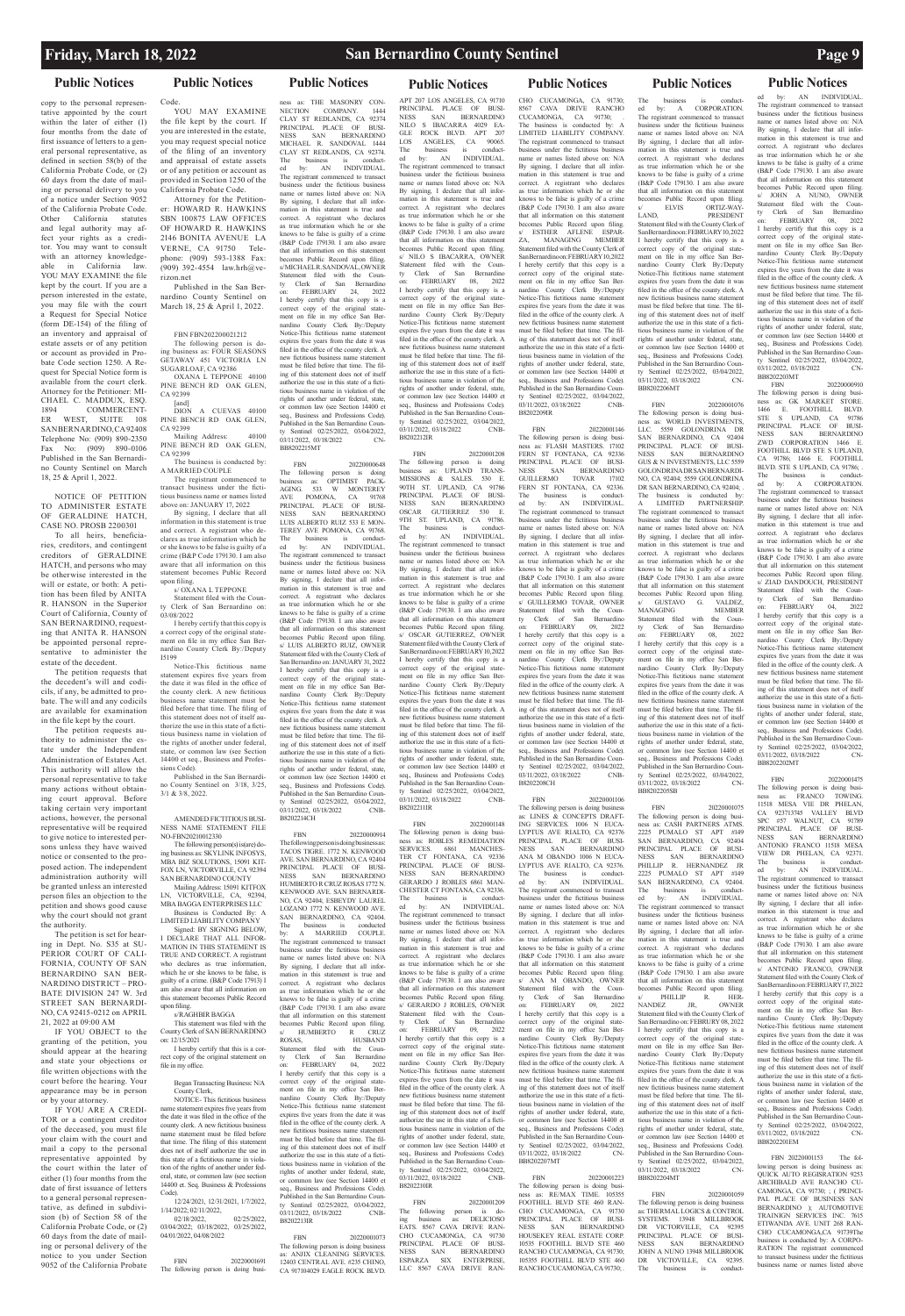### **Public Notices Public Notices**

## **Friday, March 18, 2022 San Bernardino County Sentinel Page 10**

LUIS M URIBE 719 E PALM<br>AVE REDLANDS, CA 92374 AVE REDLANDS, CA 92374<br>The business is conduct-The business is conduct-ed by: AN INDIVIDUAL. The registrant commenced to transact business under the fictitious business name or names listed above on: N/A By signing, I declare that all information in this statement is true and correct. A registrant who declares as true information which he or she knows to be false is guilty of a crime (B&P Code 179130. I am also aware that all information on this statement becomes Public Record upon filing. s/ LUIS M. LURIBE, OWNER Statement filed with the County Clerk of San Bernardino on: MARH 08, 2022 I hereby certify that this copy is a correct copy of the original statement on file in my office San Bernardino County Clerk By:/Deputy Notice-This fictitious name statement expires five years from the date it was filed in the office of the county clerk. A new fictitious business name statement must be filed before that time. The filing of this statement does not of itself authorize the use in this state of a fictitious business name in violation of the rights of another under federal, state, or common law (see Section 14400 et seq., Business and Professions Code). Published in the San Bernardino County Sentinel 03/18/2022, 03/25/2022, 04/01/2022, 04/08/2022 CN-

# **Public Notices Public Notices Public Notices Public Notices Public Notices**

on: N/ABy signing, I declare that all information in this statement is true and correct. A registrant who declares as true information which he or she knows to be false is guilty of a crime (B&P Code 179130. I am also aware that all information on this statement becomes Public Record upon filing.s/ OSCAR GOMEZ, PRESIDENTStatement filed with the County Clerk of San Bernardino on: FEBRUARY 09, 2022I hereby certify that this copy is a correct copy of the original statement on file in my office San Bernardino County Clerk By:/DeputyNotice-This fictitious name statement expires five years from the date it was filed in the office of the county clerk. A new fictitious business name statement must be filed before that time. The filing of this statement does not of itself authorize the use in this state of a fictitious business name in violation of the rights of another under federal, state, or mon law (see Section 14400 et seq., Business and Professions Code).Published in the San Bernardino County Sentinel 02/25/2022, 03/04/2022, 03/11/2022, 03/18/2022 CNBB9202201CH

FBN 20220001330 The following person is doing business as: GV HAULING. 4365 VER-MONT ST MUSCOY, CA 92407 PRINCIPAL PLACE OF BUSI-NESS SAN BERNARDINO GERARDO A VALLES 4365 VER-MONT ST MUSCOY, CA 92407.<br>The business is conduct-The business is conduct-ed by: AN INDIVIDUAL. The registrant commenced to transact business under the fictitious business name or names listed above on: N/A By signing, I declare that all information in this statement is true and correct. A registrant who declares as true information which he or she knows to be false is guilty of a crime (B&P Code 179130. I am also aware that all information on this statement becomes Public Record upon filing. s/ GERARDO A VALLES, OWNER Statement filed with the County Clerk of San Bernardinoon: FEBRUARY 15,2022 I hereby certify that this copy is a correct copy of the original state-ment on file in my office San Bernardino County Clerk By:/Deputy Notice-This fictitious name statement expires five years from the date it was filed in the office of the county clerk. A new fictitious business name statement must be filed before that time. The filing of this statement does not of itself authorize the use in this state of a fictitious business name in violation of the rights of another under federal, state, or common law (see Section 14400 et seq., Business and Professions Code). Published in the San Bernardino Coun- $03/18/2022$ 

FBN 20220001153 The following person is doing business as: QUICK AUTO REGISRATION 9253 ARCHIBALD AVE RANCHO CU-CAMONGA, CA 91730; ; ( PRINCI-PAL PLACE OF BUSINESS SAN BERNARDINO ); AUTOMOTIVE TRAINIGN SERVICES INC. 7615 ETIWANDA AVE. UNIT 268 RAN-CHO CUCAMONGA,CA 91739The business is conducted by: A CORPO-RATION The registrant commenced to transact business under the fictitious business name or names listed above on: N/ABy signing, I declare that all information in this statement is true and correct. A registrant who declares as true information which he or she knows to be false is guilty of a crime (B&P Code 179130. I am also aware that all information on this statement becomes Public Record upon filing.s/ OSCAR GOMEZ, PRESIDENTStatement filed with the County Clerk of San Bernardino on: FEBRUARY 09, 2022I hereby certify that this copy is a correct copy of the original statement on file in my office San Bernardino County Clerk By:/Dep $utyNotice-This$  fictitious name statements expires five years from the date it was filed in the office of the county clerk. A new fictitious business name statem must be filed before that time. The filing of this statement does not of itself authorize the use in this state of a fictitious business name in violation of the rights of another under federal, state, or c mon law (see Section 14400 et seq., Business and Professions Code).Published in the San Bernardino County Sentinel 03/04/2022, 03/11/2022, 03/18/2022 03/25/2022 CNBB9202201C

San Bernardino on: FEBRUARY 15, 2022 I hereby certify that this copy is a correct copy of the original state-ment on file in my office San Bernardino County Clerk By:/Deputy Notice-This fictitious name statement expires five years from the date it was filed in the office of the county clerk. A new fictitious business name statement must be filed before that time. The filing of this statement does not of itself authorize the use in this state of a fictitious business name in violation of the rights of another under federal, state, or common law (see Section 14400 et seq., Business and Professions Code). Published in the San Bernardino County Sentinel 03/11/2022, 03/18/2022, 03/25/2022, 04/01/2022 CNB-B10202206IR

20220001804 The following person is doing business as: MARQUEZ JANITOness as: MARQUEZ JANITO-RIAL SERVICES. 655 AWAAL ST SAN JACINTO, CA 92582 PRINCIPAL PLACE OF BUSI-NESS SAN BERNARDINO JOSE J MARQUEZ VERA 655 AWAAL ST SAN JACINTO, CA 92582. The business is conduct-ed by: AN INDIVIDUAL. The registrant commenced to transact business under the fictitious busines name or names listed above on: N/A By signing, I declare that all information in this statement is true and correct. A registrant who declares as true information which he or she knows to be false is guilty of a crime (B&P Code 179130. I am also aware that all information on this statement becomes Public Record upon filing. s/ JOSE J MARQUEZ VERA, OWNER Statement filed with the County Clerk of San Bernardino on: MARCH 01, 2022 I hereby certify that this copy is a correct copy of the original state-ment on file in my office San Bernardino County Clerk By:/Deputy Notice-This fictitious name statement expires five years from the date it was filed in the office of the county clerk. A<br>new fictitious business name statement new fictitious business name must be filed before that time. The filing of this statement does not of itself authorize the use in this state of a fictitious business name in violation of the rights of another under federal, state or common law (see Section 14400 et seq., Business and Professions Code). Published in the San Bernardino County Sentinel 03/11/2022, 03/18/2022, 03/25/2022, 04/01/2022 CN-

| 03/25/2022, 04/01/2022<br>CNB-                    |
|---------------------------------------------------|
| B10202207IR                                       |
|                                                   |
| 20220001339<br><b>FBN</b>                         |
| The following person is doing busi-               |
| ness as: WATSON VENTURES.                         |
| 17956 LACEBARK CT SAN                             |
| BERNARDINO, CA 92407P.O                           |
| BOX 122 LA VERNE, CA 91750                        |
| PRINCIPAL PLACE OF BUSI-                          |
| NESS SAN BERNARDINO                               |
| ZARRIUS N WATSON 17956                            |
| LACEBARK CT SAN BER-<br>NARDINO, CA 92407.        |
|                                                   |
| The business is conduct-<br>ed by: AN INDIVIDUAL. |
|                                                   |
| The registrant commenced to transact              |
| business under the fictitious business            |
| name or names listed above on: N/A                |
| By signing, I declare that all infor-             |
| mation in this statement is true and              |
| correct. A registrant who declares                |
| as true information which he or she               |
| knows to be false is guilty of a crime            |
| (B&P Code 179130. I am also aware                 |
| that all information on this statement            |
| becomes Public Record upon filing.                |
| s/ ZARRIUS N WATSON, OIWNER                       |
| Statement filed with the County Clerk of          |

20220001359 The following person is doing business as: FAITH TOOLS & COF-FEES. 2120 AUTMN MIST DRIVE RIALTO, CA 92377 PRINCIPAL PLACE OF BUSI-NESS SAN BERNARDINO GREGORY L BROOKS 2120 AUTUMN MIST DRIVE RI-ALTO, CA 92377; TERRI M BOOKS 2120 AUTUMN MIST DRIVE RIALTO, CA 92377. The business is conducted by: A GENERAL PARTNERSHIP. The registrant commenced to transact business under the fictitious busines name or names listed above on: N/A By signing, I declare that all information in this statement is true and correct. A registrant who declares as true information which he or she knows to be false is guilty of a crime (B&P Code 179130. I am also aware that all information on this statement becomes Public Record upon filing. s/ GREGORY L BROOKS, GENERAL PARTNER Statement filed with the County Clerk of San Bernardino on: FEBRUARY 15, 2022 I hereby certify that this copy is a correct copy of the original state-ment on file in my office San Bernardino County Clerk By:/Deputy Notice-This fictitious name statement expires five years from the date it was filed in the office of the county clerk. A new fictitious business name statement must be filed before that time. The filing of this statement does not of itself authorize the use in this state of a fictitious business name in violation of the rights of another under federal, state, or common law (see Section 14400 et seq., Business and Professions Code). Published in the San Bernardino County Sentinel 03/11/2022, 03/18/2022. 03/25/2022, 04/01/2022 CN-BB10202202MT

FBN 20220001347 The following person is doing business as: ALAREN WATSON; PRETTY FACE BEATS. 17956 LACEBARK CT SAN BERNARDINO, CA 92407P.O BOX 122 LA VERNE, CA 91750 PRINCIPAL PLACE OF BUSI-NESS SAN BERNARDINO ALAREN N WATSON 17956 LACEBARK CT SAN BER-<br>NARDINO, CA 92407 NARDINO, CA 92407. The business is conduct-ed by: AN INDIVIDUAL. The registrant commenced to transact business under the fictitious busines name or names listed above on: N/A By signing, I declare that all information in this statement is true and correct. A registrant who declares as true information which he or she knows to be false is guilty of a crime (B&P Code 179130. I am also aware that all information on this statement becomes Public Record upon filing. s/ ALAREN N WATSON, OWNER Statement filed with the County Clerk of San Bernardino on: FEBRUARY 15, 2022 I hereby certify that this copy is a correct copy of the original state-ment on file in my office San Ber-nardino County Clerk By:/Deputy Notice-This fictitious name statement expires five years from the date it was filed in the office of the county clerk. A new fictitious business name must be filed before that time. The filing of this statement does not of itself authorize the use in this state of a fictitious business name in violation of the rights of another under federal, state or common law (see Section 14400 et seq., Business and Professions Code). Published in the San Bernardino County Sentinel 03/11/2022, 03/18/2022, 03/25/2022, 04/01/2022 CNB-B10202205IR

> **SIESUS** M AVILES<br>PO, OWNER OCAMPO, OWNER Statement filed with the County Clerk of San Bernardino on: FEBRUARY 25, 2022 I hereby certify that this copy is a correct copy of the original state-ment on file in my office San Bernardino County Clerk By:/Deputy Notice-This fictitious name statement expires five years from the date it was filed in the office of the county clerk. A new fictitious business name statement must be filed before that time. The filing of this statement does not of itself authorize the use in this state of a fictitious business name in violation of the rights of another under federal, state, or common law (see Section 14400 et seq., Business and Professions Code). Published in the San Bernardino County Sentinel 03/11/2022, 03/18/2022, 03/25/2022, 04/01/2022 CN-

BB10202204MT

s/ HECTOR G. TOR-<br>RES. SECRETARY SECRETARY Statement filed with the County Clerk of San Bernardino on: MARCH 14, 2022 I hereby certify that this copy is a correct copy of the original statement on file in my office San Bernardino County Clerk By:/Deputy Notice-This fictitious name statem expires five years from the date it was filed in the office of the county clerk. A new fictitious business name statement must be filed before that time. The filing of this statement does not of itself authorize the use in this state of a fictitious business name in violation of the rights of another under federal, state, or common law (see Section 14400 et seq., Business and Professions Code). Published in the San Bernardino County Sentinel 03/18/2022, 03/25/2022, 04/01/2022, 04/08/2022 CNBB11202203

FBN 20220001803 The following person is doing business as: MARISCOS EL MACHI. 25142 JOHNSON ST BARSTOW, CA 92311 PRINCIPAL PLACE OF BUSI-NESS SAN BERNARDINO LINDA M PARRA-ROSALES 25142 JOHNSON ST BARSTOW, CA 92311; TOMAS PARRA-ROSALES 25142 JOHNSON ST BARSTOW, CA 92311. The business is conducted by:<br>
GENERAL PARTNERSE PARTNERSHIP.<br>menced to transact The registrant comm business under the fictitious business name or names listed above on: N/A By signing, I declare that all information in this statement is true and correct. A registrant who declares as true information which he or she knows to be false is guilty of a crime (B&P Code 179130. I am also aware that all information on this statement becomes Public Record upon filing. LINDA M PARRA-RO-SALES, GENERAL PARTNER Statement filed with the County Clerk of San Bernardino on: MARCH 01, 2022 I hereby certify that this copy is a correct copy of the original state-

name or names listed above on: N/A By signing. I declare that all information in this statement is true and correct. A registrant who declares as true information which he or she knows to be false is guilty of a crime (B&P Code 179130. I am also aware that all information on this statement becomes Public Record upon filing. s/ AHSA Z. CARRAWAY, OANER Statement filed with the County Clerk of San Bernardino on: MARCH 10, 2022 I hereby certify that this copy is a correct copy of the original state-ment on file in my office San Bernardino County Clerk By:/Deputy Notice-This fictitious name statement expires five years from the date it was filed in the office of the county clerk. A new fictitious business name statement must be filed before that time. The filing of this statement does not of itself authorize the use in this state of a fictitious business name in violation of the rights of another under federal, state, or common law (see Section 14400 et seq., Business and Professions Code). Published in the San Bernardino County Sentinel 03/18/2022, 03/25/2022,<br>04/01/2022 04/08/2022 CN- $04/01/2022$ ,  $04/08/2022$ 

ment on file in my office San Bernardino County Clerk By:/Deputy Notice-This fictitious name statement expires five years from the date it was filed in the office of the county clerk. A new fictitious business name statem must be filed before that time. The filing of this statement does not of itself authorize the use in this state of a fictitious business name in violation of the rights of another under federal, state, or common law (see Section 14400 et seq., Business and Professions Code). Published in the San Bernardino County Sentinel 03/11/2022, 03/18/2022, 03/25/2022, 04/01/2022 CN-BB10202203MT

FBN 20220001706 The following person is doing business as: 7 BROTHERS GENERAL CLEANING. 1081 E GRAND AVE #3 POMONA, CA 91766 PRINCIPAL PLACE OF BUSI-<br>NESS SAN RERNARDINO NESS SAN BERNARDINO JESUS M AVILES OCAMPO 1081 E GARND AVE #3 POMONA, CA 91766.<br>The business is conduct-The business is conduct-ed by: AN INDIVIDUAL. The registrant commenced to transact business under the fictitious business name or names listed above on: N/A By signing, I declare that all information in this statement is true and correct. A registrant who declares as true information which he or she knows to be false is guilty of a crime (B&P Code 179130. I am also aware that all information on this statement becomes Public Record upon filing.

BB10202201MT

FBN 20220002102 The following person is doing business as: TOP HOME ESCROW 17122 SLOVER AVENUE SUITE K-112 FONTANA, CA 92337 PRINCIPAL PLACE OF BUSI-NESS SAN BERNARDINO TOP ADVISOR GROUP, INC. 17122 SLOVER AVENUE SUITE K-112 FONTANA, CA 92337 The business is conducted by: A CORPORATION The registrant commenced to transact business under the fictitious business name or names listed above on: N/A By signing, I declare that all information in this statement is true and correct. A registrant who declares as true information which he or she knows to be false is guilty of a crime (B&P Code 179130. I am also aware that all information on this statement becomes Public Record upon filing. s/ SUSANA URIARTE, SECREATRY Statement filed with the County Clerk of San Bernardino on: MARCH 08, 2022 I hereby certify that this copy is a correct copy of the original state-ment on file in my office San Ber-

nardino County Clerk By:/Deputy Notice-This fictitious name expires five years from the date it was filed in the office of the county clerk. A new fictitious business name statement must be filed before that time. The filing of this statement does not of itself authorize the use in this state of a fictitious business name in violation of the rights of another under federal, state, or common law (see Section 14400 et seq., Business and Professions Code). Published in the San Bernardino County Sentinel 03/18/2022, 03/25/2022, 04/01/2022, 04/08/2022 BB11202201MT

FBN 20220002354 The following person is do-ing business as: CRESCENT JEWELRY 586 W FOOTHILL<br>BLVD RIALTO, CA 92376 RIALTO, CA 92376 PRINCIPAL PLACE OF BUSI-NESS SAN BERNARDINO<br>RENE D MONTER-D MONTER-<br>586 W FOOTHILL ROSO 586 W FOOTHILL BLVD RIALTO, CA 92376 The business is conduct-ed by: AN INDIVIDUAL. The registrant commenced to transact business under the fictitious business name or names listed above on: N/A By signing, I declare that all information in this statement is true and correct. A registrant who declares as true information which he or she knows to be false is guilty of a crime (B&P Code 179130. I am also aware that all information on this statement becomes Public Record upon filing. s/ RENE D. MONTERROSO OWNER Statement filed with the County Clerk of San Bernardino on: MARCH 14, 2022 I hereby certify that this copy is a correct copy of the original statement on file in my office San Bernardino County Clerk By:/Deputy Notice-This fictitious name statement expires five years from the date it was filed in the office of the county clerk. A new fictitious business name statement must be filed before that time. The filing of this statement does not of itself authorize the use in this state of a fictitious business name in violation of the rights of another under federal, state, or common law (see Section 14400 et seq., Business and Professions Code). Published in the San Bernardino County Sentinel 03/18/2022, 03/25/2022, 04/01/2022, 04/08/2022 CN-BB11202202MT FBN 20220002356

The following person is doing business as: BLACK SHEEP AUTOSALES, INC. 14240 ST. ANDREWS DR SUITE #201 VICTORVILLE, CA 92392 PRINCIPAL PLACE OF BUSI-NESS SAN BERNARDINO<br>BLACK SHEEP AUTO-BLACK SHEEP AUTO-SALES INC. 9168 OCOTILLO AVE HESPERIA, CA 92335 The business is conducted by: CORPORATION The registrant commenced to transact business under the fictitious business name or names listed above on: N/A By signing, I declare that all information in this statement is true and correct. A registrant who declares as true information which he or she knows to be false is guilty of a crime (B&P Code 179130. I am also aware that all information on this statement becomes Public Record upon filing.

FBN 20220001330 The following person is doing business as: BLACK SHEEP UTV RENT-ALS, LLC 14240 ST. ANDREWS DR SUITE #201 VICTOVILLE, CA 92392 PRINCIPAL PLACE OF BUSI-NESS SAN BERNARDINO BLACK SHEEP UTV RENT-ALS, LLC 15203 SEQUOIA AVE FONTANA, CA 92335 The business is conducted by: LIM-ITED LIABILITY COMPANY The registrant commenced to transact business under the fictitious business name or names listed above on: N/A By signing, I declare that all information in this statement is true and correct. A registrant who declares as true information which he or she knows to be false is quilty of a crime (B&P Code 179130. I am also aware that all information on this statement becomes Public Record upon filing. s/ HECTOR G. TORRES, MANAGING MEMBER Statement filed with the County Clerk of San Bernardino on: MARCH 15, 2022 I hereby certify that this copy is a correct copy of the original statement on file in my office San Bernardino County Clerk By:/Deputy Notice-This fictitious name statement expires five years from the date it was filed in the office of the county clerk. A new fictitious business name statement must be filed before that time. The filing of this statement does not of itself authorize the use in this state of a fictitious business name in violation of the rights of another under federal, state, or common law (see Section 14400 et seq., Business and Professions Code). Published in the San Bernardino County Sentinel 03/18/2022, 03/25/2022, 04/01/2022, 04/08/2022 CNBB11202204

FBN 20220001330 The following person is doing business as: REVELATIONZ-HOLIS-TIC EMPOWERMENT TRAIN-ING CENTER (H.E.T.C) 7977 SIERRA AVE FONTANA, CA 92336 PRINCIPAL PLACE OF BUSINESS SAN BERNARDINO BERNARDINO ASHA Z CARRAWAY 7977 SI-ERRA AVE FONTANA, CA 92336<br>The business is conduct-The business is conduct-ed by: AN INDIVIDUAL. The registrant commenced to transact business under the fictitious business

BB11202205MT

### FBN 20220002247 The following person is doing business as: RIKA CONSTRUC-TION CORP. 225 W HOSPI-TALITY LANE SUITE 201-O SAN BERNARDINO, CA 92408 PRINCIPAL PLACE OF BUSI-<br>NESS SAN BERNARDING SAN BERNARDINO RIKA CONSTRUCTION CORP. 225 W HOSPITALITY LANE SUITE 201- O SAN BERNARDINO, CA 92408<br>The business is conduct-The business is by: A CORPORATION The registrant commenced to transact business under the fictitious business name or names listed above on: N/A By signing, I declare that all information in this statement is true and correct. A registrant who declares as true information which he or she knows to be false is guilty of a crime (B&P Code 179130. I am also aware that all information on this statement becomes Public Record upon filing. RONI R. BAHRAMI, CFO Statement filed with the County Clerk of San Bernardino on: MARCH 10, 2022 I hereby certify that this copy is a correct copy of the original state-ment on file in my office San Bernardino County Clerk By:/Deputy Notice-This fictitious name statement expires five years from the date it was filed in the office of the county clerk. A new fictitious business name statement must be filed before that time. The filing of this statement does not of itself authorize the use in this state of a fictitious business name in violation of the rights of another under federal, state, or common law (see Section 14400 et seq., Business and Professions Code). Published in the San Bernardino County Sentinel 03/18/2022, 03/25/2022, 04/01/2022, 04/08/2022 CN-

BB11202206MT FBN 20220002058

The following person is doing business as: L&L LOGISTICS 719 E PALM AVE REDLAND, CA 92374 PRINCIPAL PLACE OF BUSI-NESS SAN BERNARDINO BB11202207MT

FBN 20220001923 The following person is doing business as: TB TRANSPORT 1351 ARROWHEAD AVE #7 SAN BERNARDINO, CA 92405 PRINCIPAL PLACE OF BUSI-NESS SAN BERNARDINO ROSHAUN L BAKER 1351 N ARROWHEAD AVE #7 SAN BERNARDINO, CA 92405 The business is conductby: AN INDIVIDUAL The registrant commenced to transact business under the fictitious business name or names listed above on: N/A By signing, I declare that all information in this statement is true and correct. A registrant who declares as true information which he or she knows to be false is guilty of a crime (B&P Code 179130. I am also aware that all information on this statement

becomes Public Record upon filing. s/ ROSHAUN L. BAKER, OWNER Statement filed with the County Clerk of San Bernardino on: MARH 04, 2022 I hereby certify that this copy is a correct copy of the original statecorrect copy of the original ment on file in my office San Bernardino County Clerk By:/Deputy Notice-This fictitious name statement expires five years from the date it was filed in the office of the county clerk. A new fictitious business name statement must be filed before that time. The filing of this statement does not of itself authorize the use in this state of a fictitious business name in violation of the rights of another under federal, state, or common law (see Section 14400 et seq., Business and Professions Code). Published in the San Bernardino County Sentinel 03/18/2022, 03/25/2022, 04/01/2022, 04/08/2022 CN-BB11202208MT

availing."

With regard to potential harm the project might have on the California Spotted Owl and San Bernardino Flying Squirrel, Judge Cohn ruled that the environmental impact report, as in the case of the southern rubber boa, improperly deferred mitigation measures for these species. Judge Cohn wrote, "the long-term management plan does not contain any performance standards or detailed guidelines, and therefore improperly defers mitigation of the project's impacts. The petition is granted on this ground."

The lawsuit raised con-

cerns about the impact to

other special status species the petitioners contend the environmental impact report failed to evaluate properly. Those species were the Andrew's marble butterfly, the peregrine falcon, the bald eagle, the yellow warbler, the American badger and ringtail that the storm drain project environmental impact report found could occur on the site. Church of the Woods contends that the petitioners did not exhaust their administrative remedies regarding three of these six special status species, and therefore were barred from raising their objections at this point.

"The Church of the Woods' argument is misplaced,"

Judge Cohn wrote with regard to that. "The storm drain project environmental impact report found the Andrew's marble butterfly has a 'high' potential to occur on-site, while the peregrine falcon, bald eagle, yellow warbler, American badger, and ringtail each have a 'moderate' potential to occur. The storm drain project environmental impact report assessed not only the county-owned parcel, but also the area of this project site where construction of the culvert would temporarily affect the habitat. The habitat assessment for the revised draft environmental impact report addresses the bald eagle, yellow warbler, and American badger. Regarding the bald eagle, the habitat assessment con-

*Continued on Page 11* 

**Suit Challenging Church Campus In Mountains Made Issue Of Impacts On Marble Butterfly, Peregrine Falcon, Bald Eagle, Yellow Warbler, American Badger and Ringtail** *from page 6*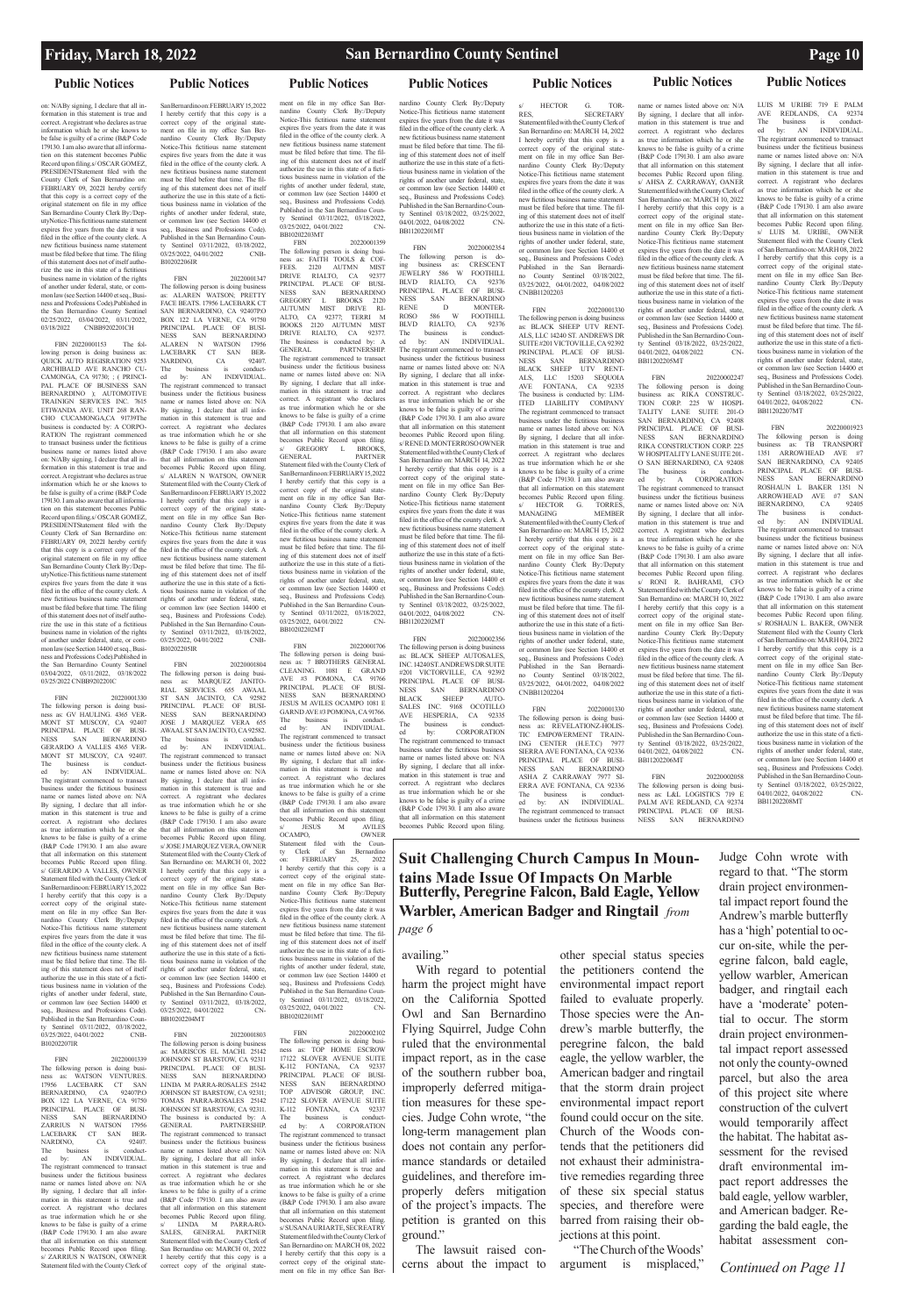cluded that 'suitable nesting habitat can be found throughout the project site,' and that although no bald eagles were observed on-site at the time of the survey, they had 'been observed nesting and foraging within the vicinity of Lake Arrowhead.' As for the yellow warbler and American badger, the habitat assessment stated that neither were observed during the survey and that no suitable habitat was present for either species. However, the project environmental impact report entirely fails to address the Andrew's marble butterfly, the peregrine falcon, or the ringtail."

Noting the possibility or even probability of the presence of the Andrew's marble butterfly, the peregrine falcon, and the ringtail within the boundaries of the project site, Judge Cohn wrote "the project environmental impact report does not discuss whether these species were included in the habitat assessment. Absent this information, it is not known if these species are present, and thus it is not known if the project will have any impacts on these species. The petition is granted on this ground."

According to Judge Cohn, "[The] petitioners contend that the environmental impact report does not adequately describe existing conditions or address the project's impacts on wildlife corridors in the area, and that its conclusion that the project's impacts would be less than significant 'is baseless and internally contradictory.' After noting that the Strawberry Creek corridor 'is constrained in areas by private ownership and wildlife movement would be impeded by projectrelated disturbance,' the revised draft environmental impact report concludes that wildlife movement could continue on the undisturbed northern and western portions of the project site. Because the areas in and around

the site 'will continue to provide opportunities for local wildlife movement and will remain as a corridor for highly mobile wildlife species,' the environmental impact report concludes that the 'implementation of the project would result in less-than-significant imcompletely cut off [wildlife] movement across the highway to City Creek and Strawberry Creek.'"

Judge Cohn continued, "The San Bernardino Valley Audubon Society stated that the revised draft environmental impact report did not adequately disclose or analyze the project's impact on the wildlife corridor because of its assertion that the project site 'is only on the edge' of the wildlife corridor. The Audubon Society took issue with a conclusion that wildlife could go ing fencing is contained in the section analyzing the project's aesthetic impacts. ln the portion of the environmental impact report discussing thresholds of significance and the project's impacts on biological resources, there is no mention of the lighting, fencing, or other proposed structures and their potential impact on wildlife corridors. Similarly, the habitat assessment does not provide any substantive analysis of the project's impacts on the movement of wild-

The lawsuit contended that the environmental impact report is deficient because the project proponents' emergency evacuation plan regarding wildfire evacuations omits information regarding roadway capacity in accommodating traffic during a mass evacuation.

Judge Cohn made a finding that "Petitioners have produced evidence, other than unsubstantiated opinions, that the project will exacerbate the wildfire hazards associated with evacuation

with the plaintiffs on that score.

"[T]he adoption of a statement of overriding considerations cannot cure fundamental defects in the environmental impact report's discussion of mitigation measures that preclude an understanding of the effectiveness of mitigation," Judge Cohn wrote. "Significant uncertainty regarding the effectiveness of mitigation measures can undermine the foundation of a statement of overriding considerations. ln this instance, due to the deficiencies in the environmental impact report, the document did not contain enough detail to enable the county to understand and meaningfully consider the issues raised by the project, determine the impacts of the project, or evaluate the effectiveness of mitigation measures. The petition is granted on this ground."

Judge Cohn rejected the petitioners' contention that the environmental impact report's analysis of the project's impacts on aesthetics is inadequate because it does not provide an accurate description of the appearance of the project upon completion. "Although the project will introduce a high level of change to the undeveloped forest, petitioners do not demonstrate that substantial evidence does not support county's determination that project-related aesthetic impacts will be less than significant," Judge Cohn wrote. "This ground for the petition is denied."

Judge Cohn rejected the petitioners' claim the project violates the Planning and Zoning Law because it conflicts with various provisions of the County General Plan and the Lake Arrowhead Community Plan.

Hugh Bialecki, President of Save Our Forest Association, said, "I'm grateful the court recognized the highly detrimental impacts this development would have on our mountain traffic, making it more hazardous for residents to escape from fire, while also needing to add six new traffic signals."

Steven Farrell, chairman of the Sierra Club's San Bernardino Mountains Group, called upon the leadership of the Church of the Woods to "take a serious look at an alternative" to the development plan for the site it

submitted to the county. "We're relieved the county's approval has been overturned. Now the many species that use this special site of century-old conifers and oaks — the owls, foxes, deer, and bear — and especially the boa and flying squirrels, two species found only in this forest, will not be evicted," said Drew Feldmann, conservation chairman of the local Audubon Society. *-Mark Gutglueck*

**Environmental Impact Report Insufficiencies And Supervisors' Unsupported Statement Of Overriding Considerations Prompt Judge To Rescind Project Approval** *from page 5*

> **Site of the planned Church of the Woods Project, seen from Highway 18. The entire hilltop (i.e. 315,000 cubic yards of earth) plus all trees and vegetation were scheduled for total removal. Photo: Scott Seccombe.**

pacts to wildlife movement and wildlife corridors,' and 'no mitigation is warranted.' Petitioners cite to several comment letters submitted by retired Forest Service wildlife biologist Steve Loe as part of petitioners' appeal of the planning commission's recommendation to approve the project. Loe worked in the San Bernardino Mountains and national forest lands adjacent to the project site for more than thirty years, and worked as a consultant for the county regarding southern rubber boa habitat and protection. Loe asserts that the draft environmental impact report 'underestimates the regional importance of the project area for wildlife movement' because the project site is located just outside wildlife corridors that were mapped by the county decades ago. According to Loe, the project site 'is in the most viable landscape linkage remaining that connects the north-side habitats from the Mojave River watersheds of Grass Valley Creek, and Deep Creek to the south side watersheds of City Creek and Strawberry Creek.' Loe contends the project has 'the potential to

around the church complex. According to the Audubon Society, however, there are 'no studies or evidence... to substantiate this claim,' and the environmental impact report should address issues such as 'where is the optimal point for large mammals... to summit the steep ridge directly south of the project and then cross over State Highway 18.' The Church of the Woods asserts that wildlife movement will be unobstructed. Regarding six-foot-high tubular steel fencing to be erected along the southern perimeter of the proposed recreational field, the Church of the Woods similarly contends that it also 'would not otherwise impede wildlife movement given the lack of other barriers on the project site and the open space that would continue to exist surrounding the athletic field .,..' The Church of the Woods's references to the administrative record do not support these assertions. The referenced discussion in the revised draft environmental impact report regarding lighting is found in the section entitled "Project Description," and the discussion regard-

life through the area. Accordingly, the environmental impact report fails as an informational document because it does not adequately account for the project's potential to eliminate a critical wildlife corridor. The petition is granted on this ground." Judge Cohn also sus-

tained the plaintiff's objection to inadequacies in the environmental impact report's evaluation of geotechnical data, including pollutants making their way into Little Bear Creek.

of the area. The county and the Church of the Woods have not pointed to substantial evidence in the record supporting a finding that the identified evacuation routes are adequate to safely and efficiently evacuate the approximately 900 attendees that could congregate at the project. The environmental impact report's discussion of wildfire hazards ignores the conclusions set forth in the analysis of traffic and transportation impacts, and fails to address whether the contemplated mitigation measures addressing transportation impacts will also accommodate vehicle traffic in the event of evacuations. Nor is there any discussion regarding the actual capacity of the identified highways or connecting roads to accommodate evacuation of 900 people from that specific area. The environmental impact report therefore fails as [an] informational document. The petition is granted on this ground." The lawsuit took issue with the statement of overriding considerations that the county board of supervisors cited in approving the project. Judge Cohn concurred